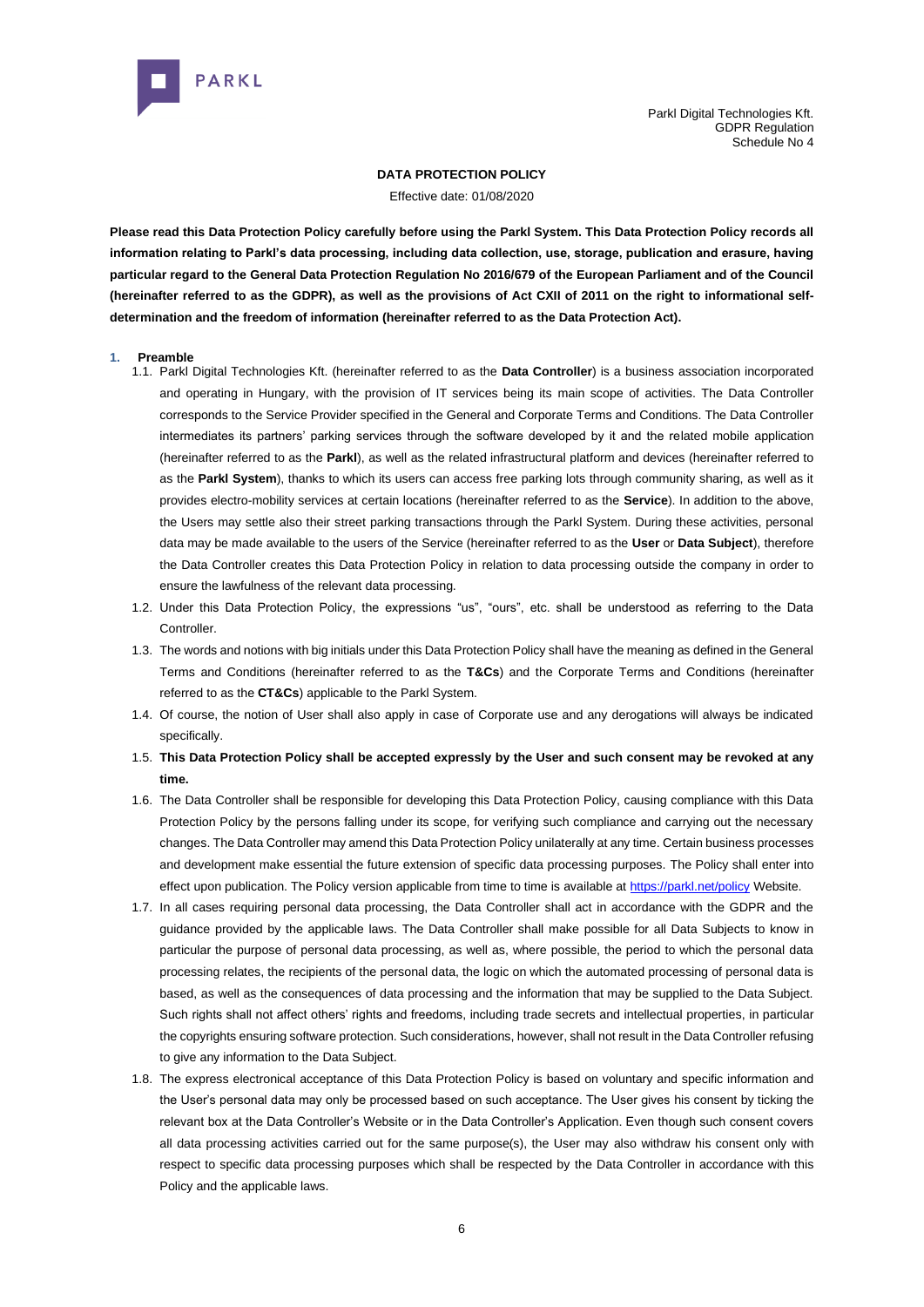

- 1.9. The Data Controller is committed to protect the User's personal data and deems highly important that the User's right to informational self-determination be respected; accordingly, the Data Controller processes the Users' personal data confidentially and takes all the safety, technical and organisational measures that guarantee data security.
- 1.10.The Data Controller shall process the personal data lawfully and fairly, as well as in a manner that is transparent to the Data Subject, collect the data only for specific, clear and lawful purposes in a proper and relevant manner and only to the extent necessary.
- 1.11.In processing the personal data, the Data Controller shall seek to ensure the accuracy and actuality of the data and takes all reasonable measures in order to cause erasure or rectification of the personal data that is inaccurate for the purposes of data processing, without delay.

# **2. Service Provider's Data**

| Data Controller's name                                | Parkl Digital Technologies Kft.                          |
|-------------------------------------------------------|----------------------------------------------------------|
| Data Controller's registered seat                     | H-1051 Budapest, Arany János utca 15. 1. em. 6. ajtó     |
| Data Controller's contact details, email address used | info@parkl.net                                           |
| regularly for keeping contact with Users              |                                                          |
| Company registration number                           | 01 09 712422                                             |
| Tax number                                            | 12967726241                                              |
| Name of the registering authority                     | Budapest-Capital Regional Court as Court of Registration |
| Telephone number                                      | +36309719900                                             |
| Website                                               | www.parkl.net                                            |
| Language of the agreement                             | Hungarian                                                |

# **3. Applicable laws**

The Data Controller declares that it will always process the personal data of data subjects not (yet) being in a contractual relationship with it and of Users entered into a contract with it, in accordance with the applicable laws, including in particular the following:

- EU legislation: General Data Protection Regulation No (EU) 2016/679 of the European Union (the GDPR)
- Hungary's Fundamental Law, Article VI
- Act CII of 2011 on the right to informational self-determination and the freedom of information (the Data Protection Act)
- Act V of 2013 on the Civil Code (the Civil Code)
- Act CVIII of 2001 on certain aspects of the electronic commercial services and services related to the information society (the E-commerce Act)
- Act CLV of 1997 on consumer protection (the Consumer Protection Act)
- Act C of 2003 on electronic communications (the Electronic Communications Act)

#### **4. Legal Basis for Data Processing**

- 4.1. The processing of personal data is based on the User's voluntary consent given based on the information hereunder (Article 6(1)(a) of the GDPR).
- 4.2. Data Controller shall be entitled to process the Users' data under an agreement with such Users, in accordance with the purpose of such agreement and for the purpose of contractual performance (Article 6(1(b) of the GDPR).
- 4.3. The processing of personal data may be necessary for complying with a legal obligation to which the Data Controller is subject or for meeting e.g. accounting and bookkeeping obligations (Article 6(1)(c) of the GDPR).
- 4.4. The processing of personal data may be necessary in order to enforce the Data Controller's or a third party1s lawful interests (Article 6(1)(f) of the GDPR).
- 4.5. The data processing authorisation provided under Section 13/A of the E-commerce Act according to which no consent from the User is required for processing the User's natural personal identification data (name, name at birth, mother's name at birth, place and date of birth) and address for the purposes of creating an agreement for the supply of services related to the information society, determining, amending or monitoring the performance of such agreement, invoicing the fees accruing under such agreement, as well as enforcing claims under such agreement, and no consent from the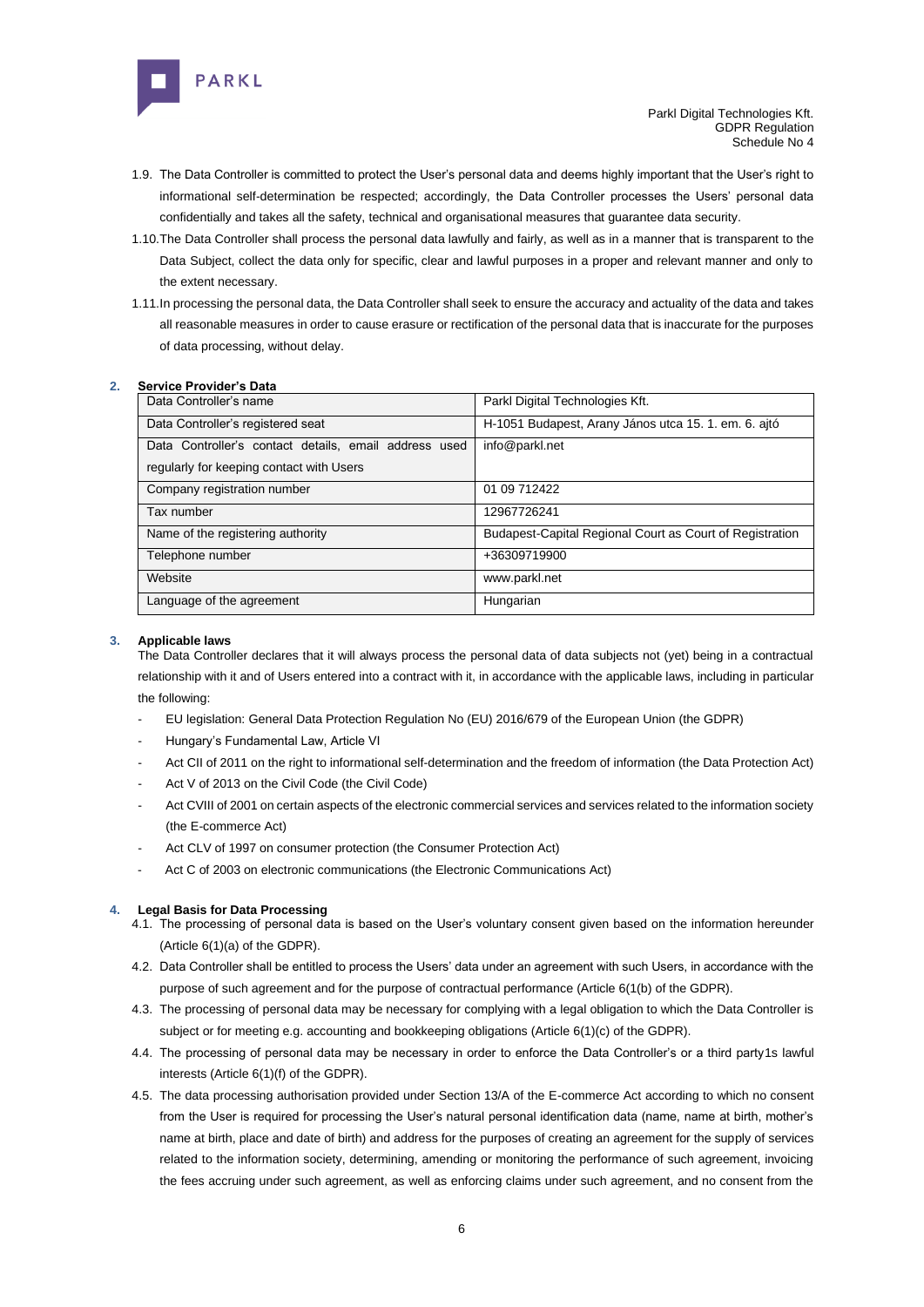

User is required for treating the User's natural personal identification data, address, as well as data relating to the time, duration and place of service use for the purposes of invoicing the fees accruing under an agreement for the supply of services related to the information society (hereinafter referred to as the **E-commerce Act**.)

4.6. The use of personal data for advertising purposes shall be subject to the User's specific and express consent.

# **5. Data Processed by Us**

- 5.1. In order to use the Service, the User discloses personal data to the Data Controller through the latter's Application or Website. If the Data Controller requests personal data from the User, the User shall be entitled not to provide such personal data, but in such case the Data Controller may lawfully refuse to supply the Service, therefore the User may not be able to use the Service intermediated or supplied by the Data Controller.
- 5.2. In the framework of data processing, in relation to the data, the Data Controller may carry out in particular the following activities: collection, recording, registration, classification, storage, use in accordance with the purpose of data processing, retrieval, blocking, erasure and destruction, as well as hindering the further use of such data.
- 5.3. The User may exercise the right to restrict data processing activities in relation to the specified personal data, rectify or erase the data, as well as the right to object at any time and free of charge. Accordingly, the Data Controller ensures the electronical submission of requests to info@parkl.net email address through the Application. In such case, the Data Controller shall reply to the Data Subject without delay, but in any case within 25 days and if the Data Controller does not grant such request, it shall provide the grounds for refusal. The request may be submitted by filling in the forms attached to this Policy or otherwise at the User's choice.

# 5.4. Data which shall be supplied mandatorily by the Users

5.4.1. The Data Controller shall be entitled to process the following User-related personal data that have been supplied by the User and the supply of which is necessary for registration in the Parkl Application and for contracting:

| Data Subject       | Legal basis | Data category         | Purpose of data processing                         |
|--------------------|-------------|-----------------------|----------------------------------------------------|
| User registered in | 4.1.        | Name                  | Conclusion<br>amendment,<br>performance<br>of the  |
| Parkl              | 4.5         |                       | agreement                                          |
|                    |             |                       | Maintenance and development of the application,    |
|                    |             |                       | Operation and development, user identification and |
|                    |             |                       | ensuring communication,                            |
|                    |             |                       | Creating and maintaining a reliable and safe       |
|                    |             |                       | environment, enforcement of claims and rights,     |
|                    |             |                       | preventing and remedying fraud,                    |
|                    |             |                       | Advertising, marketing activity,                   |
|                    |             |                       | Information used by the payment system, invoicing  |
|                    |             |                       | and settlement of the Service fee                  |
|                    |             |                       |                                                    |
|                    |             | Password              | Operation and development, user identification and |
|                    |             |                       | ensuring communication                             |
|                    |             | Email<br>address      | performance<br>Conclusion,<br>amendment,<br>of the |
|                    |             | connected to the      | agreement,                                         |
|                    |             | Facebook              | Operation and development, user identification and |
|                    |             | account (in case      | ensuring communication                             |
|                    |             | Facebook<br>of        |                                                    |
|                    |             | registration if it is |                                                    |
|                    |             | different from the    |                                                    |
|                    |             | email<br>address      |                                                    |
|                    |             | connected to the      |                                                    |
|                    |             | Parkl account)        |                                                    |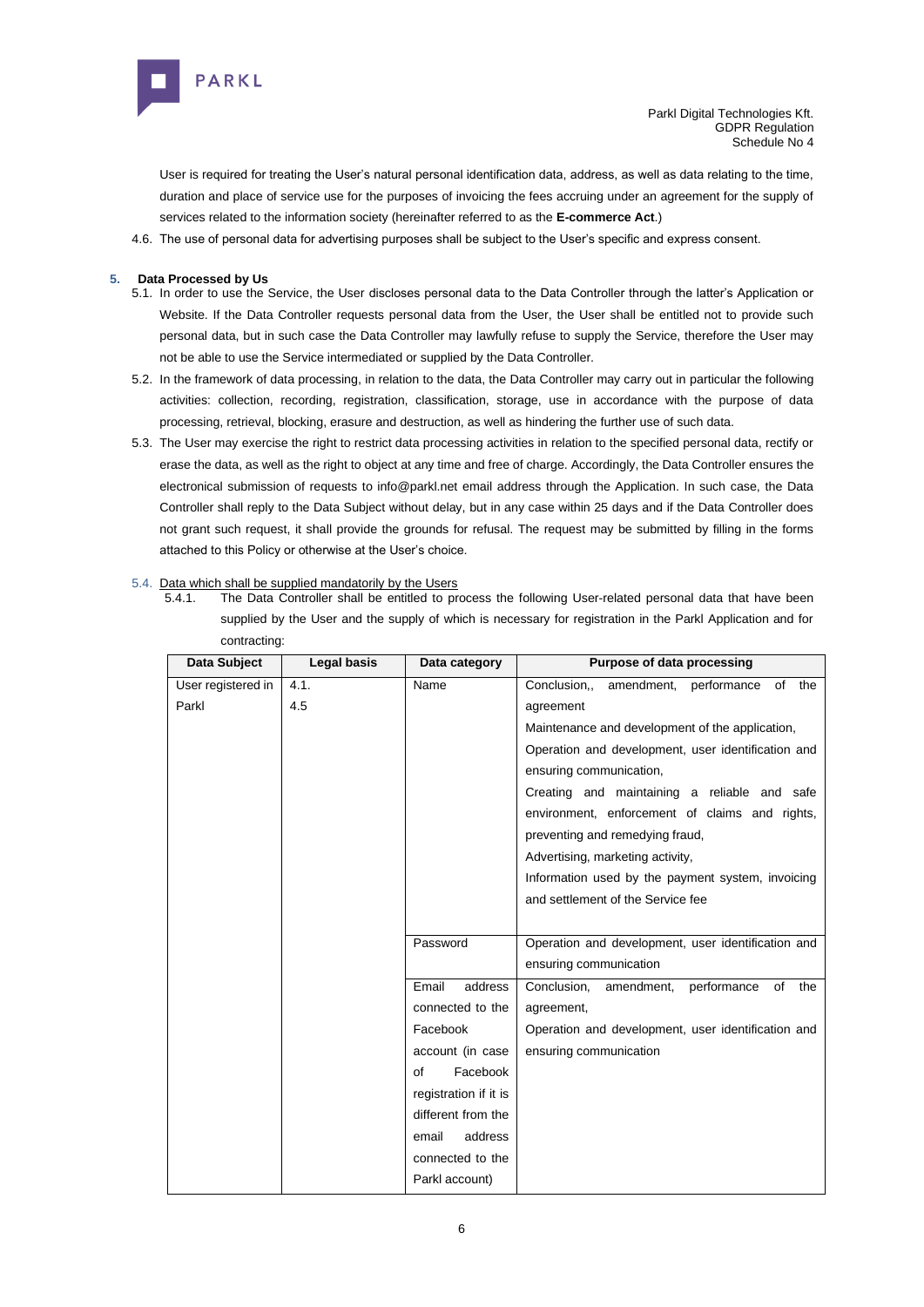

| Data Subject | <b>Legal basis</b> | Data category         | Purpose of data processing                            |
|--------------|--------------------|-----------------------|-------------------------------------------------------|
|              |                    | Passwordconnec        | Conclusion,<br>amendment,<br>performance<br>of<br>the |
|              |                    | ted<br>to<br>the      | agreement,                                            |
|              |                    | Facebook              | Operation and development, user identification and    |
|              |                    | account (in case      | ensuring communication                                |
|              |                    | Facebook<br>οf        |                                                       |
|              |                    | registration if it is |                                                       |
|              |                    | different from the    |                                                       |
|              |                    | password              |                                                       |
|              |                    | connected to the      |                                                       |
|              |                    | Parkl account)        |                                                       |
|              |                    | The<br>e-mail         | Conclusion,<br>performance<br>amendment,<br>of<br>the |
|              |                    | address               | agreement,                                            |
|              |                    | connected to the      | Operation and development, user identification and    |
|              |                    | Apple ID account      | ensuring communication                                |
|              |                    | (in case of Apple     |                                                       |
|              |                    | ID registration if it |                                                       |
|              |                    | is different from     |                                                       |
|              |                    | the<br>email          |                                                       |
|              |                    | address               |                                                       |
|              |                    | connected to the      |                                                       |
|              |                    | Parkl account)        |                                                       |
|              |                    | The<br>e-mail         | Conclusion,<br>performance<br>of<br>amendment,<br>the |
|              |                    | address               | agreement,                                            |
|              |                    | connected to the      | Operation and development, user identification and    |
|              |                    | Apple ID account      | ensuring communication                                |
|              |                    | (in case of Apple     |                                                       |
|              |                    | ID registration if it |                                                       |
|              |                    | is different from     |                                                       |
|              |                    | the<br>password       |                                                       |
|              |                    | connected to the      |                                                       |
|              |                    | Parkl account)        |                                                       |
|              |                    | Company name,         | Conclusion, amendment, performance of<br>the          |
|              |                    | number,<br>tax        | agreement,                                            |
|              |                    | company               | Maintenance and development of the application,       |
|              |                    | registration          | Operation and development, user identification and    |
|              |                    | number in case        | ensuring communication                                |
|              |                    | of legal persons      | Creating and maintaining a reliable and safe          |
|              |                    |                       | environment, enforcement of claims and rights,        |
|              |                    |                       | preventing and remedying fraud,                       |
|              |                    |                       | Advertising, marketing activity,                      |
|              |                    |                       | Information used by the payment system, invoicing     |
|              |                    |                       | and settlement of the Service fee                     |
|              |                    | Email address         | performance<br>Conclusion,<br>amendment,<br>of<br>the |
|              |                    |                       | agreement,                                            |
|              |                    |                       | Maintenance and development of the application,       |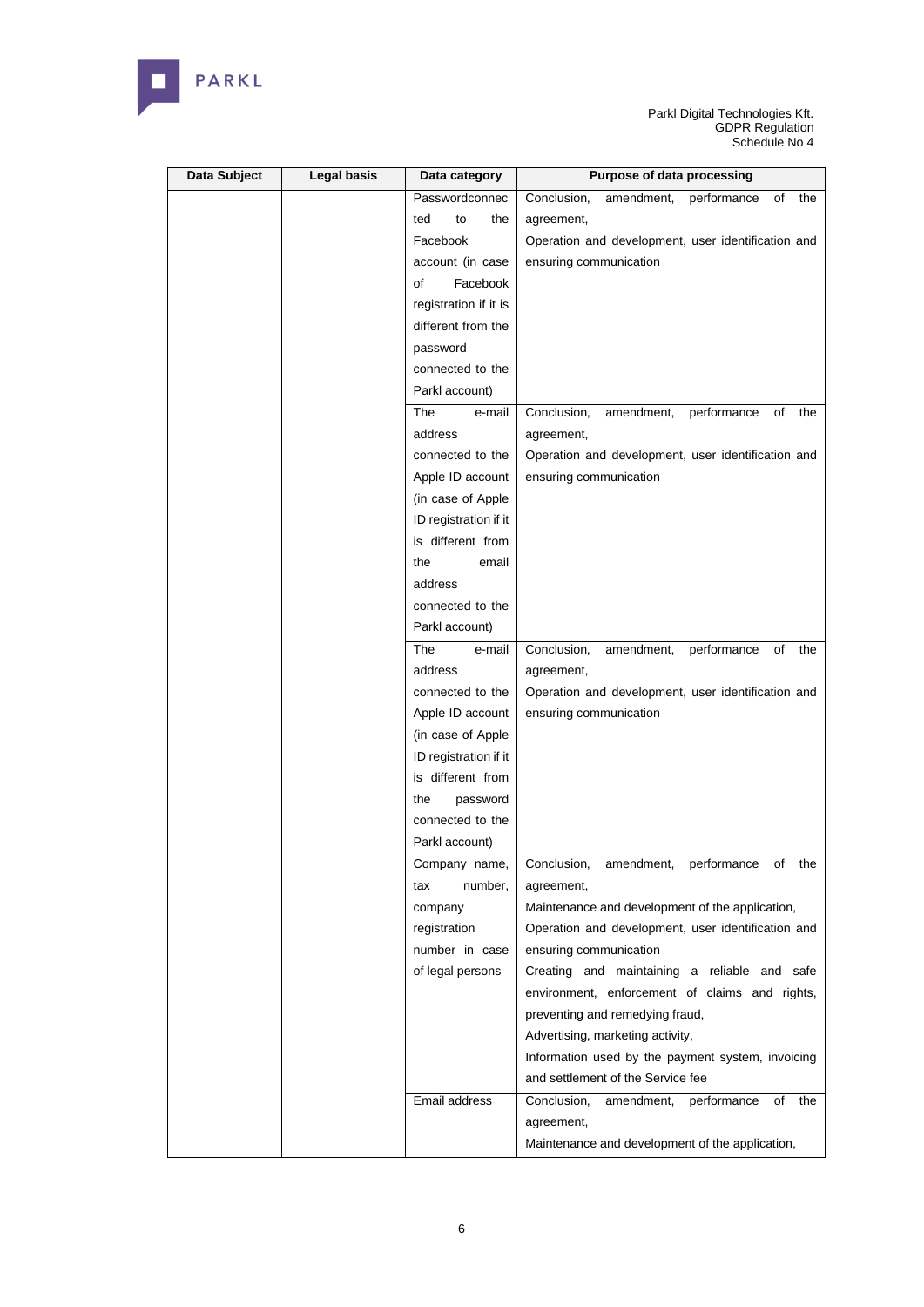

| Data Subject | Legal basis | Data category    | Purpose of data processing                         |
|--------------|-------------|------------------|----------------------------------------------------|
|              |             |                  | Operation and development, user identification and |
|              |             |                  | ensuring communication,                            |
|              |             |                  | Creating and maintaining a reliable and safe       |
|              |             |                  | environment, enforcement of claims and rights,     |
|              |             |                  | preventing and remedying fraud,                    |
|              |             |                  | Advertising, marketing activity,                   |
|              |             |                  | Information used by the payment system, invoicing  |
|              |             |                  | and settlement of the Service fee                  |
|              |             | Phone number     | Operation and development, user identification and |
|              |             |                  | ensuring communication                             |
|              |             | License<br>plate | Conclusion, amendment, performance<br>of<br>the    |
|              |             | number           | agreement,                                         |
|              |             |                  | Maintenance and development of the application,    |
|              |             |                  | Operation and development, user identification and |
|              |             |                  | ensuring communication,                            |
|              |             |                  | Creating and maintaining a reliable and safe       |
|              |             |                  | environment, enforcement of claims and rights,     |
|              |             |                  | preventing and remedying fraud,                    |
|              |             |                  |                                                    |

| Data Subject       | Legal basis | Data category       | Purpose of data processing                            |
|--------------------|-------------|---------------------|-------------------------------------------------------|
| Ad-hoc User who    | 4.3.        | E-mail address      | Performance of the agreement;                         |
| mobilises charging |             |                     | Identification of the Data Subject and ensuring       |
| case-by-case       |             |                     | communication;                                        |
| during<br>the      |             | Phone number        | Performance of the agreement;                         |
| Electromobility    |             |                     | Identification of the Data Subject and ensuring       |
| service            |             |                     | communication;                                        |
|                    |             | The<br>last<br>four | Performance of the agreement;                         |
|                    |             | numbers of the      | Identification of the Data Subject and ensuring       |
|                    |             | Credit<br>card      | communication;                                        |
|                    |             | number,<br>the      | Creating and maintaining a reliable and safe          |
|                    |             | expiration<br>date  | environment, enforcement of claims and rights,        |
|                    |             | on the credit card  | preventing and remedying fraud,                       |
|                    |             | and the name        | Information used by the payment system, invoicing and |
|                    |             | represented<br>on   | settlement of the Service fee                         |
|                    |             | the credit card     |                                                       |

| Data Subject           | Legal basis | Data category |        | Purpose of data processing                      |
|------------------------|-------------|---------------|--------|-------------------------------------------------|
| Contractual            | 4.4.        | Name          | (first | Performance of the agreement:                   |
| contact<br>person      |             | name.         | family | Identification of the Data Subject and ensuring |
| indicated<br>the<br>bv |             | name)         |        | communication;                                  |
| Partner<br>the<br>or   |             | Email address |        | Performance of the agreement:                   |
| details of contact     |             |               |        | Identification of the Data Subiect and ensuring |
| supplied<br>persons    |             |               |        | communication;                                  |

6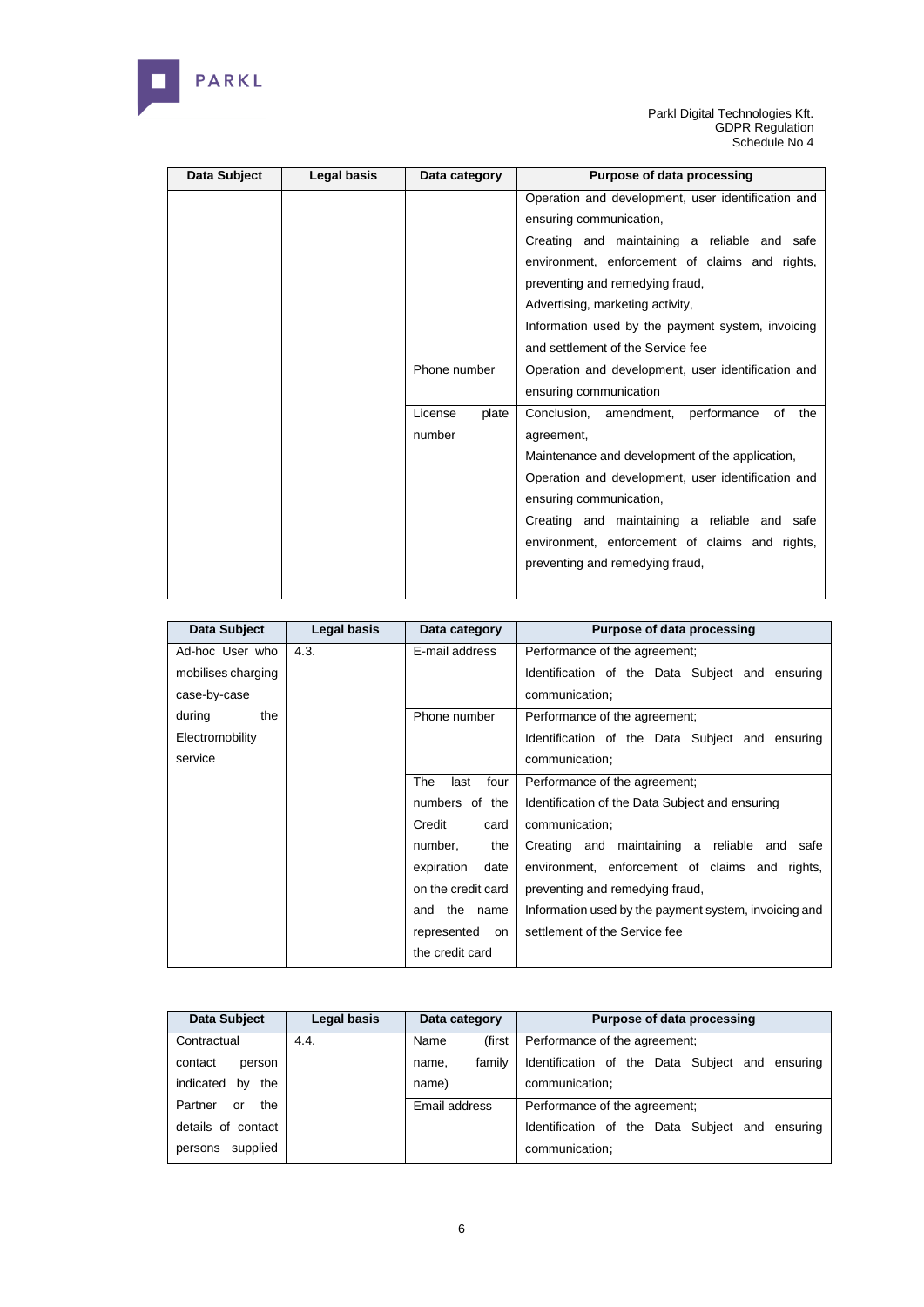

| Data Subject        | Legal basis | Data category | Purpose of data processing                                        |
|---------------------|-------------|---------------|-------------------------------------------------------------------|
| the course of<br>ın |             | Telephone     | Performance of the agreement:                                     |
| networking          |             | number        | Identification of the Data Subject and ensuring<br>communication; |

| Data Subject        | Legal basis | Data category   | <b>Purpose of data processing</b>                |
|---------------------|-------------|-----------------|--------------------------------------------------|
| Corporate           | 4.1.        | (first<br>Name  | Performance of the agreement:                    |
| administrator       | 4.4.        | family<br>name. | Identification of the Data Subjects and ensuring |
| indicated by the    |             | name)           | communication:                                   |
| User<br>Corporate   |             | Email address   | Performance of the agreement:                    |
| and further contact |             |                 | Identification of the Data Subjects and ensuring |
| persons on the      |             |                 | communication;                                   |
| Corporate User's    |             | Telephone       | Performance of the agreement:                    |
| discretion          |             | number          | Identification of the Data Subjects and ensuring |
|                     |             |                 | communication;                                   |

| Data Subject | Legal basis | Data category   | <b>Purpose of data processing</b>                  |
|--------------|-------------|-----------------|----------------------------------------------------|
| Complainant, | 4.1.        | (first<br>Name  | Carrying out and performing the complaint handling |
| applicant    | 4.3.        | family<br>name, | procedure                                          |
|              |             | name)           | Identification of the Data Subject and ensuring    |
|              |             |                 | communication;                                     |
|              |             | Email address   | Carrying out and performing the complaint handling |
|              |             |                 | procedure                                          |
|              |             |                 | Identification of the Data Subject and ensuring    |
|              |             |                 | communication;                                     |
|              |             | Telephone       | Carrying out and performing the complaint handling |
|              |             | number          | procedure                                          |
|              |             |                 | Identification of the Data Subject and ensuring    |
|              |             |                 | communication;                                     |
|              |             | Address         | Carrying out and performing the complaint handling |
|              |             |                 | procedure                                          |
|              |             |                 | Identification of the Data Subject and ensuring    |
|              |             |                 | communication;                                     |

| Data Subject       | Legal basis | Data category   | Purpose of data processing                            |
|--------------------|-------------|-----------------|-------------------------------------------------------|
| Our applicants in  | 4.1.        | Name<br>(first  | Creation, amendment, performance of the legal         |
| recruitment<br>the |             | family<br>name. | relationship; employment;                             |
| process            |             | name)           | Identification of the<br>applicant<br>ensuring<br>and |
|                    |             |                 | communication;                                        |
|                    |             |                 | Creating and maintaining a reliable and safe          |
|                    |             |                 | environment, enforcement of claims and rights,        |
|                    |             |                 | preventing and remedying fraud;                       |
|                    |             | Email address   | Creation, amendment, performance of the legal         |
|                    |             |                 | relationship; employment;                             |
|                    |             |                 | Identification of the<br>applicant<br>and<br>ensuring |
|                    |             |                 | communication;                                        |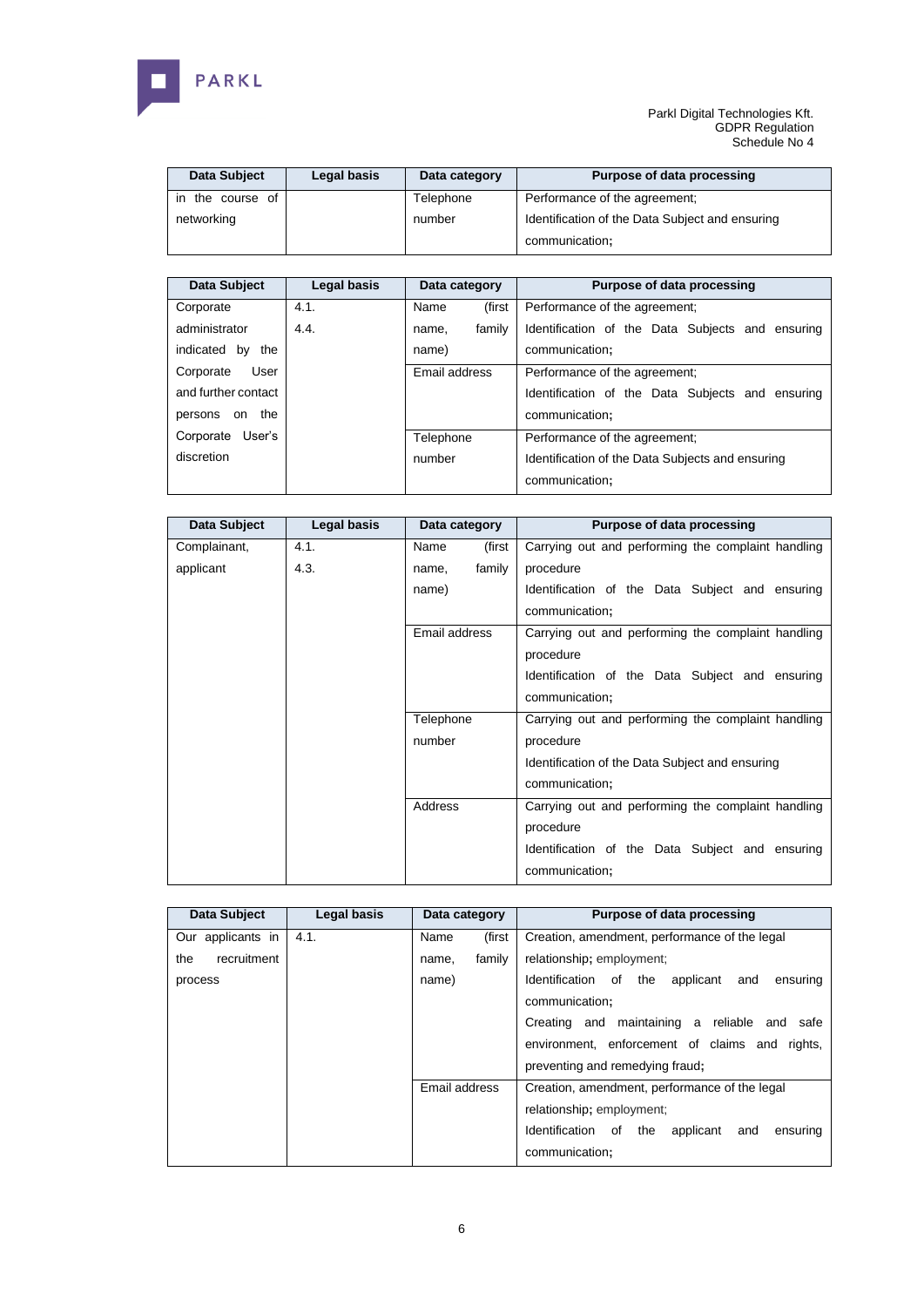

|                                                       | Creating and maintaining a reliable and<br>safe<br>environment, enforcement of claims and rights,<br>preventing and remedying fraud; |
|-------------------------------------------------------|--------------------------------------------------------------------------------------------------------------------------------------|
| Telephone                                             | Identification of<br>the<br>applicant<br>and<br>ensuring                                                                             |
| number                                                | communication                                                                                                                        |
| Other<br>data<br>provided<br>voluntarily in the<br>CV | Carrying out the professional selection procedure                                                                                    |

| Data Subject  | Legal basis | Data category     | Purpose of data processing                          |
|---------------|-------------|-------------------|-----------------------------------------------------|
| Employees,    | 4.2.        | Name (first name, | Performance of the agreement;                       |
| collaborators | 4.3.        | family<br>name),  | Meeting the legal obligations related to employment |
|               |             | signature         | (e.g. registration)                                 |
|               |             | Email address     | Performance of the agreement;                       |
|               |             |                   | Identification of the Data Subject and ensuring     |
|               |             |                   | communication;                                      |
|               |             | Telephone         | Identification of the Data Subject and ensuring     |
|               |             | number            | communication;                                      |
|               |             | Mother's name     | Performance of the agreement;                       |
|               |             | Place and date of | Meeting the legal obligations related to employment |
|               |             | <b>birth</b>      | (e.g. registration)                                 |
|               |             | Address and       |                                                     |
|               |             | mailing address   |                                                     |
|               |             | Tax ID number     |                                                     |
|               |             | <b>SSN</b>        |                                                     |
|               |             | Bank<br>account   |                                                     |
|               |             | number,<br>bank   |                                                     |
|               |             | identifiers       |                                                     |

# 5.5. Data which may be supplied optionally by the Users

5.5.1. The Data Controller shall be entitled to process the following User-related personal data that have been supplied by the User, but which are not necessary for registration:

| Data Subject       | Legal basis | Data category       | Purpose of data processing                              |
|--------------------|-------------|---------------------|---------------------------------------------------------|
| User registered in | 4.1.        | The<br>four<br>last | Creating and maintaining a<br>reliable and safe         |
| Parkl              | 4.2.        | digits of the bank  | environment, enforcement of claims and rights,          |
|                    | 4.5.        | card number, the    | preventing and remedying fraud,                         |
|                    |             | bank card expiry    | Information used by the payment system, invoicing       |
|                    |             | the<br>date<br>and  | and settlement of the Service fee.                      |
|                    |             | name of the bank    | If such data is not provided, the full use of the Parkl |
|                    |             | card holder         | Application cannot be ensured.                          |
|                    |             |                     |                                                         |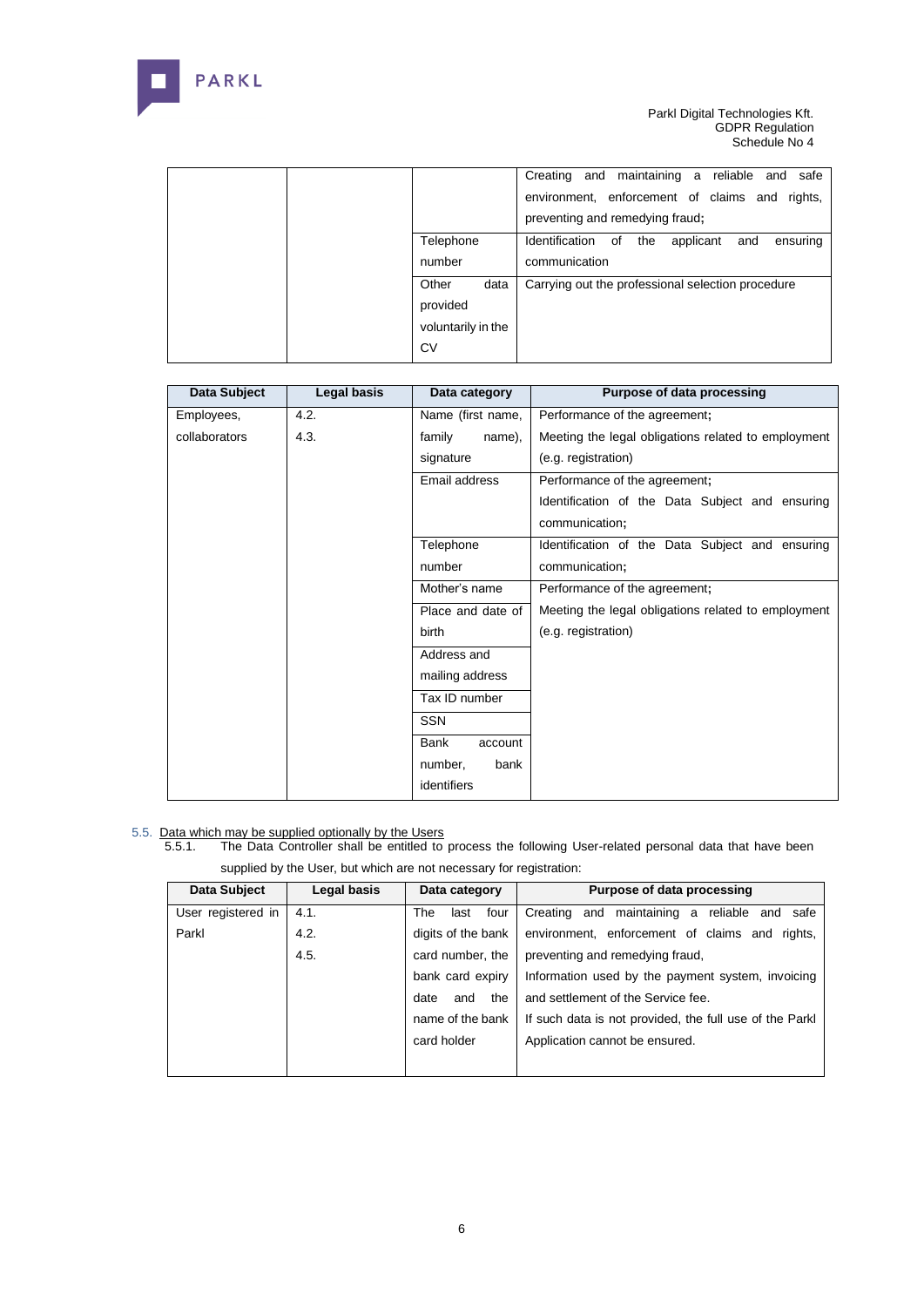

| 4.1. | GPS data<br>Operation and development, user identification, |                                                         |  |
|------|-------------------------------------------------------------|---------------------------------------------------------|--|
|      |                                                             | Creating and maintaining a reliable and safe            |  |
|      |                                                             | environment, enforcement of claims and rights,          |  |
|      |                                                             | preventing and remedying fraud,                         |  |
|      |                                                             | Supplying comfort services (street parking)             |  |
|      |                                                             | If such data is not provided, the full use of the Parkl |  |
|      |                                                             | Application cannot be ensured either.                   |  |
|      |                                                             |                                                         |  |
| 4.1. | Forwarding of the                                           | Operation and development, user identification,         |  |
|      | license<br>plate                                            | Creating and maintaining a reliable and safe            |  |
|      |                                                             |                                                         |  |
|      | by the<br>number                                            | environment, enforcement of claims and rights,          |  |
|      | partner                                                     | preventing and remedying fraud,                         |  |
|      |                                                             | Supplying comfort services (instant parking)            |  |
|      |                                                             | If such data is not provided, the full use of the Parkl |  |
|      |                                                             | Application cannot be ensured either.                   |  |

- 5.5.2. The GPS is applied in the street parking function subject to the user's express consent, because such GPS data allows for identifying the user's position in order that the user can start the parking operation in the appropriate parking zone and we can supply a more comfortable service. GPS is always used for logistical purposes and is related strictly to the usability of the service, but the service may be used also without GPS. In this case, the user shall indicate manually the zone in which he intends to start the parking operation. We will not use GPS for tracking our users in any circumstances. It is important to emphasize that the Parkl application does not have a specific geolocation function and it cannot even determine the location of the given user, therefore it is unsuitable for monitoring. The GPS is always the GPS of the user's device the data of which may be used by the Parkl application based on the user's relevant decision and the GPS may be disabled or enabled through the phone at any time.
- 5.5.3. Instant parking is a special function that each user may enable through the application with a specific slide button. If the User wishes to use instant parking, after enabling such function, the Partners' barriers open automatically upon arrival of the vehicle. In this case, no GPS is applied, the function is operated through camera reading of the license plate number. The cameras are operated by the Data Controller at certain locations and by the partner in other locations. At the locations where the operator is the partner who actually carried out the parking activity, each partner shall comply with the related legal obligations (e.g. informing the data subjects). On the certain locations where the camera system is operated by Parkl, the Data Controller is obligated to inform properly the Data Subjects and to comply with the Data Protection policy. For this purpose, the Data Controller created the the document called "**The regulations of the electronic surveillance system**" which is accessible all the time on the Data Controller's Website. The instant parking function is available also within the Corporate package.
- 5.5.4. During the use of the Service, camera use is relevant only in respect of the license plate number provided by the User during the use of the instant parking service and – depending on the type of the camera - the shape of the vehicle. The Data Controller will not perform any other electronic monitoring activity which may be related to natural persons. Some of the cameras for the instant parking service are operated by the Partners, some by the Data Controller and the Data Controller – as a partly matter of the data processor's capacity – stores the licence plate numbers recorded by the cameras.

| data<br>Scope of the | Legal basis | <b>Purpose</b> | оf | data | Period     | <b>of</b> | data |
|----------------------|-------------|----------------|----|------|------------|-----------|------|
| processed            |             | processing     |    |      | processing |           |      |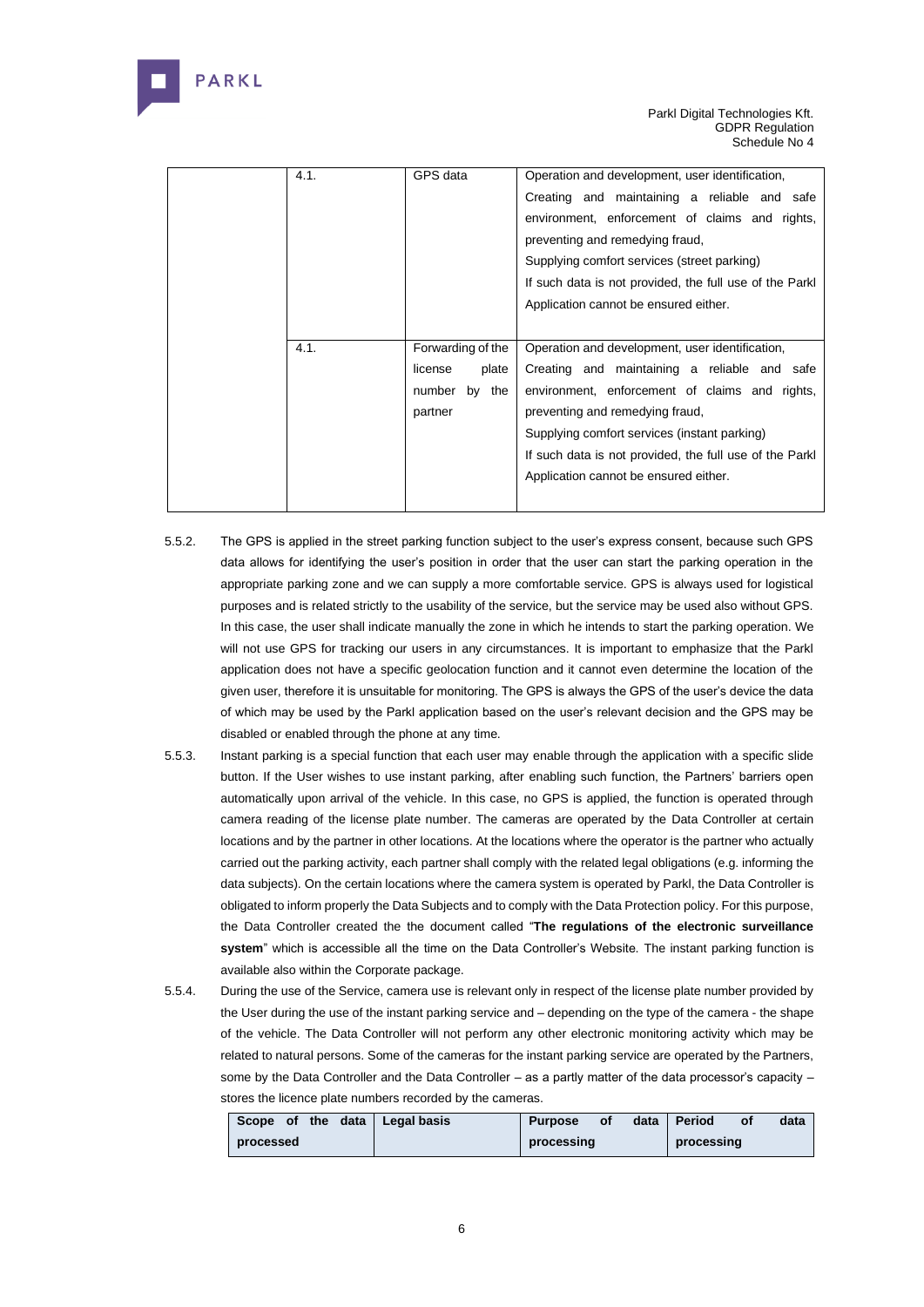

| For<br>the<br>primary    | 4.4                        | Providing the comfort      |                         |
|--------------------------|----------------------------|----------------------------|-------------------------|
| purpose of identify the  | The legal basis of the     | function for Users by      | Period<br>οf<br>data    |
| license plate number of  | data process is the        | creating an exhaustive     | processing is regulated |
| the user's car using the | Controller's<br>Data<br>or | service and the non-       | in Section 6.2.         |
| instant parking service  | third<br>person's          | contact servcie through    |                         |
| and occasionally the     | legitimate interest. In    | the<br>availability<br>οf  |                         |
| vehicle's image that     | the<br>this<br>matter      | instant parking function   |                         |
| drives in the camera     | permission shall<br>be     | , the continuous service   |                         |
| surveillance area. The   | given by conduct with      | development and the        |                         |
| the<br>cameras record    | the entering to<br>the     | of<br>analysation<br>the   |                         |
| licence plate number     | parking place.             | records with the help of   |                         |
| and natural people – as  |                            | artificial<br>the          |                         |
| a general rule - are not |                            | intelligence. Otherwise    |                         |
| recognizable on the      |                            | storage of the<br>the      |                         |
| records. In case of      |                            | licence plate numbers      |                         |
| natural<br>people<br>are |                            | is necessary due to the    |                         |
| recognizable on the      |                            | investigation<br>of<br>the |                         |
| the<br>records,<br>Data  |                            | possible<br>incoming       |                         |
| Controller stores these  |                            | complains.                 |                         |
| records encrypted.       |                            |                            |                         |

# 5.5.5. The result of the test for the legitimate interest

Considering the operation of the electronic surveillance system the Data Controller made the test for the legitimate interest. The result of the test is summarized below.

| Analysing the certain necessity of | The purpose of the data processing demands such technical               |
|------------------------------------|-------------------------------------------------------------------------|
| the supplementation of the data    | measures which are able to identify a vehicle's licence plate number,   |
| processing cameras on the given    | so in this way it is capable and necessary reaches the Data             |
| areas considering weather there    | Controller's legitimate ineterst. The licence plate numbers and         |
| is an alternative option which can | occasionally the shape of the vehicles are recognisable on the          |
| help to avoid the data procession. | records so the data processing is confined to such data which is        |
|                                    | absolutely necessary. The storage of the records is necessary to        |
|                                    | maintain and develope the service and to serv as proof in the           |
|                                    | complain-handling process.                                              |
| determination<br>οf<br>The<br>the  | The legitimate interest is considered not just the Data Controller's    |
| legitimate interest which makes    | interest because the solution of the non-contact, modern parking is     |
| the data processing necessary.     | the interest of the whole society. Furthermore, the Service's           |
|                                    | continuous updating and improving is not achievable without the         |
|                                    | continuous maintain and expansion of the service. The Data              |
|                                    | Controller's right to complain-handling is a legitimate interest which  |
|                                    | protects the consumer's legal interest and the Data Controller's right  |
|                                    | to find a possible proof.                                               |
| The determination of the purpose   | In the Data Contoroller's opinion, the period of the data processing is |
| of the data processing, the period | inevitable for making the corrections, expansions and to defeat the     |
| of the record processing which is  | possible incoming complains                                             |
| demanded<br>by<br>the<br>Data      |                                                                         |
| Controller's legitimate interest   |                                                                         |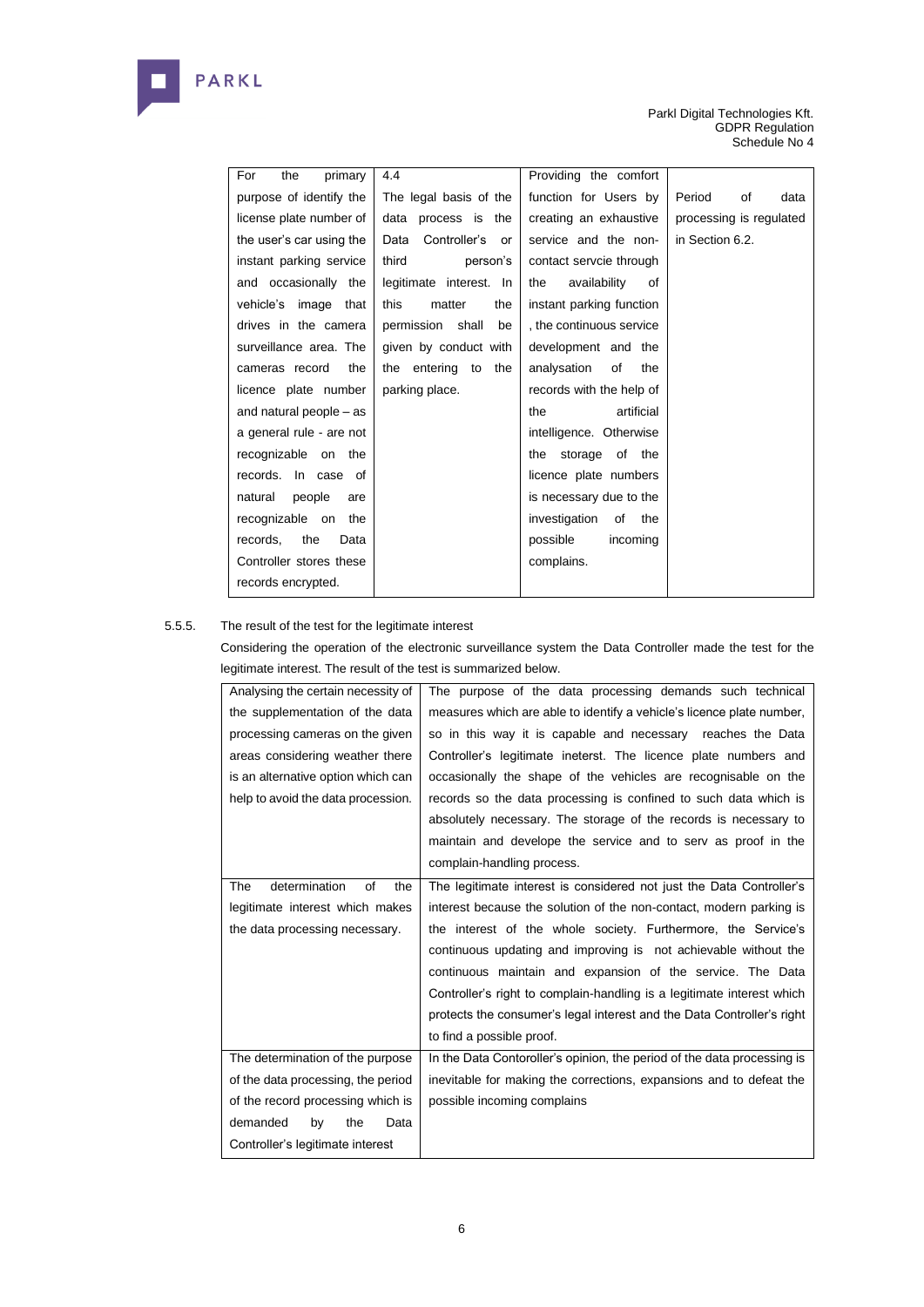

| The identification of the Data      | The Data Controller gives exhaustive and clear infomration for the      |
|-------------------------------------|-------------------------------------------------------------------------|
| legal inetersts<br>Subject's<br>and | Data Subjects about the processed personal data, the basis, method      |
| rights against the data processing  | and period of the data processing, the Data Subject's rights in         |
|                                     | connection with the data processing and that the data are stored for    |
|                                     | only the necessary period of time and are accesible only for such       |
|                                     | people who needs them for their work.                                   |
| The determination of why the        | The restriction of the Data Subject's right of self-determination in    |
| Controller's<br>legitimate<br>Data  | connection with their personal data is not considered as an absolut,    |
| proportionate<br>interest is a      | and unlimited right, so it is admissible in case of a necessary and     |
| restriction of the Data Subject's   | proportionate data processing. The accessibility of the instant parking |
| legitimate interest.                | service as a comfort service is considered as a legitimate interest and |
|                                     | the complain-handling can be interpreted as commonweal.                 |

Based on the results of the test for the legitimate interest, it can be stated that the right of the Data Subject does not take precedence over the legitimate interest of the Data Controller, the data processing implements a necessary and proportionate restriction for the Data Subject.

- 5.5.6. If it is used under and individual agreement, private parking may be used only by a specific group of users who, however, do not provide additional data compared to any other users. Private parking is used through the instant parking function.
- 5.6. Data which are collected by us automatically from the application, the payment system and the Website 5.6.1. Service-related information collected automatically by the Data Controller, the collection of w
	- Service-related information collected automatically by the Data Controller, the collection of which information is necessary for the proper supply and further development of the Service:

| Data Subject       | <b>Legal basis</b> |                      | Purpose of data processing<br>Data category |                                 |                                  |     |                                                |    |     |
|--------------------|--------------------|----------------------|---------------------------------------------|---------------------------------|----------------------------------|-----|------------------------------------------------|----|-----|
| User registered in | 4.1.               | Registration date    |                                             |                                 | Maintenance                      | and | development                                    | of | the |
| Parkl              | 4.2.               |                      |                                             |                                 | application,                     |     |                                                |    |     |
|                    |                    |                      |                                             | Advertising, marketing activity |                                  |     |                                                |    |     |
|                    |                    | Registration channel |                                             |                                 | Maintenance                      | and | development                                    | of | the |
|                    |                    |                      |                                             | application,                    |                                  |     |                                                |    |     |
|                    |                    |                      |                                             |                                 | Advertising, marketing activity  |     |                                                |    |     |
|                    |                    | of<br>Data           | the                                         | ongoing                         | Maintenance                      | and | development                                    | of | the |
|                    |                    | parking operation    |                                             |                                 | application,                     |     |                                                |    |     |
|                    |                    |                      |                                             |                                 |                                  |     | Ccreating and maintaining a reliable and safe  |    |     |
|                    |                    |                      |                                             |                                 |                                  |     | environment, enforcement of claims and rights, |    |     |
|                    |                    |                      |                                             |                                 | preventing and remedying fraud,  |     |                                                |    |     |
|                    |                    |                      |                                             |                                 | Advertising, marketing activity, |     |                                                |    |     |
|                    |                    |                      |                                             |                                 |                                  |     | Information used by the payment system,        |    |     |
|                    |                    |                      |                                             |                                 | invoicing and of the service fee |     |                                                |    |     |
|                    |                    | Number               | of                                          | parking                         | Maintenance                      | and | development                                    | of | the |
|                    |                    | operations           |                                             |                                 | application,                     |     |                                                |    |     |
|                    |                    |                      |                                             |                                 |                                  |     | Creating and maintaining a reliable and safe   |    |     |
|                    |                    |                      |                                             |                                 |                                  |     | environment, enforcement of claims and rights, |    |     |
|                    |                    |                      |                                             |                                 | preventing and remedying fraud,  |     |                                                |    |     |
|                    |                    |                      |                                             |                                 | Advertising, marketing activity, |     |                                                |    |     |
|                    |                    |                      |                                             |                                 |                                  |     | Information used by the payment system,        |    |     |
|                    |                    |                      |                                             |                                 | invoicing and of the service fee |     |                                                |    |     |
|                    |                    | Duration             | of                                          | parking                         | Maintenance                      | and | development                                    | of | the |
|                    |                    | operations           |                                             |                                 | application,                     |     |                                                |    |     |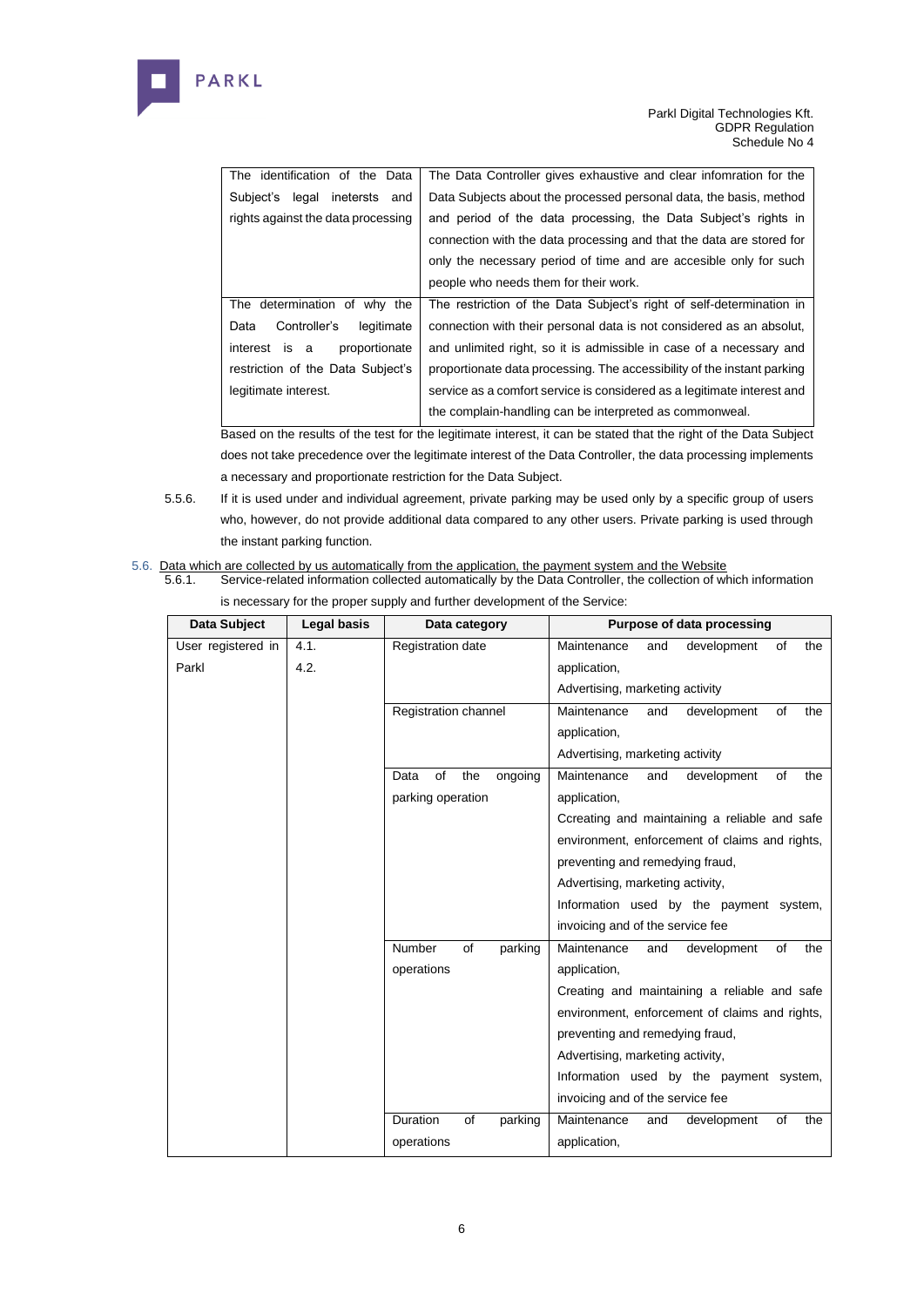

| Data Subject              | <b>Legal basis</b> | Data category                  | <b>Purpose of data processing</b>              |
|---------------------------|--------------------|--------------------------------|------------------------------------------------|
|                           |                    |                                | Creating and maintaining a reliable and safe   |
|                           |                    |                                | environment, enforcement of claims and rights, |
|                           |                    |                                | preventing and remedying fraud,                |
|                           |                    |                                | Advertising, marketing activity,               |
|                           |                    |                                | Information used by the payment system,        |
|                           |                    |                                | invoicing and of the service fee               |
|                           |                    | payable<br>Amount<br>per       | Maintenance<br>and<br>development<br>of<br>the |
|                           |                    | parking operation              | application,                                   |
|                           |                    |                                | Creating and maintaining a reliable and safe   |
|                           |                    |                                | environment, enforcement of claims and rights, |
|                           |                    |                                | preventing and remedying fraud,                |
|                           |                    |                                | Advertising, marketing activity,               |
|                           |                    |                                | Information used by the payment system,        |
|                           |                    |                                | invoicing and of the service fee               |
|                           |                    | Payment method in case of      | Maintenance<br>and<br>οf<br>the<br>development |
|                           |                    | Corporate users                | application,                                   |
|                           |                    |                                | Creating and maintaining a reliable and safe   |
|                           |                    |                                | environment,                                   |
|                           |                    |                                | Information used by the payment system,        |
|                           |                    |                                | invoicing and of the service fee               |
|                           |                    | Data viewed in the Parkl       | Maintenance<br>οf<br>the<br>and<br>development |
|                           |                    | application<br>or<br>at<br>the | application,                                   |
|                           |                    | Website                        | Advertising, marketing activity                |
|                           |                    | Logging data and device        | Maintenance<br>development<br>the<br>and<br>οf |
|                           |                    | information                    | application,                                   |
|                           |                    |                                | Advertising, marketing activity                |
| <b>Users</b><br>of<br>the | 4.1.               | collected<br>Data<br>by        | Maintenance and development of the application |
| Website                   |                    | Facebook pixel                 |                                                |
|                           |                    | Data collected by Google       | Maintenance and development of the application |
|                           |                    | Tag Manager                    |                                                |
|                           |                    | Data collected by Hotjar       | Maintenance and development of the application |

5.7. Data which we collect from third parties

- 5.7.1. User-related data collected by the Data Controller from third persons, the supply of which data shall be the User's responsibility; the Service Provider does not supervise and shall not be responsible for the collection and processing of such data by third persons and the transfer of such data to the Service Provider shall always be subject to authorisation by the User on such third persons' interfaces.
- 5.7.2. Third party services: if, during his registration or logging in the Application, the User avails of a third party service provider (for example, Facebook), the Service Provider shall be entitled to request the User's data necessary for the use of the Application from such third party service provider. Such data include the license plate number in case of instant parking, which number shall be transmitted by the specific parking partner to the Parkl System in order that the barrier opens automatically upon arrival of the car (see paragraph 5.4.3). The supply and change of such information shall be subject to the data protection settings of the third-party service provider.

5.8. Cookies used by the Data Controller<br>5.8.1. If the User does not spec

If the User does not specifically supply any personal data or information, the Data Controller shall not collect or process any User-related personal data in a manner which would allow for identification of the User.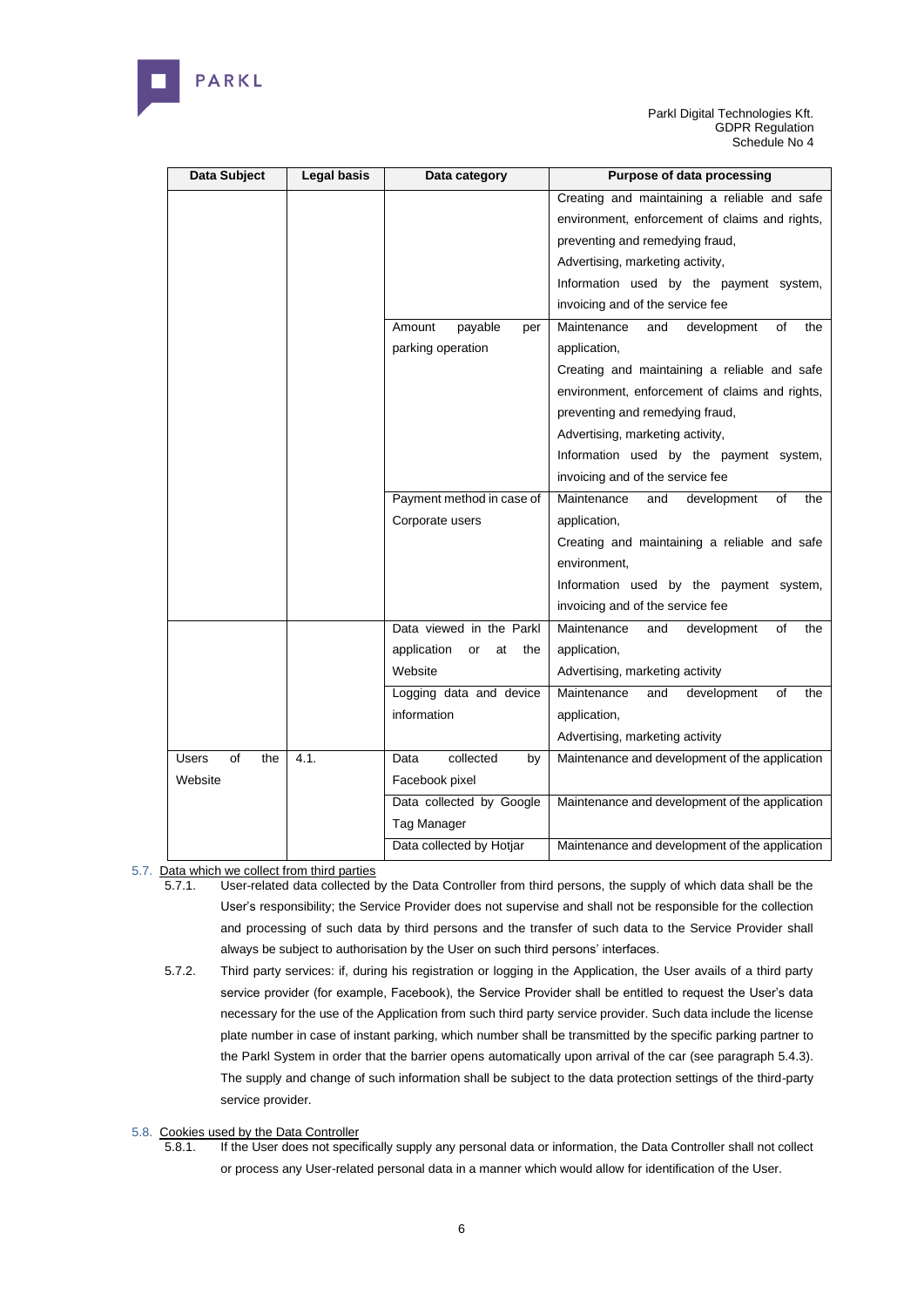

- 5.8.2. Cookies are short text files which are transmitted by the browser to the hard drive of the User's PC or the User's mobile device and which contain information about the User. Such data include the data of the PC or device from which the User logs in, data which are generated during the use of the website or application and which are recorded by the cookies used as automatic results of the technical processes. The automatically recorded data are logged automatically by the system, without User's specific statement or action, upon visiting the website or application, as well as upon leaving such website or application.
- 5.8.3. By using Parkl, each User gives his consent to the Data Controller using session cookies that, based on the Data Controller's decision, are really necessary in relation to the website or the application, provided that using such session cookies is essential for visitors to browse the website or application and to use the functions thereof, e.g. memorizing the operations carried out by the visitor on given pages during the visit. Such cookies are valid only for the duration of the visitor's actual visit and they are removed from the PC automatically upon completion of the work session and closing of the browser.
- 5.8.4. The Data Controller uses only cookies that are processed by external service providers (e.g. Google).
- 5.8.5. The Data Controller's advertisements are displayed by external service providers (Google, Facebook) on Internet sites. By means of the cookies, such external service providers (Google, Facebook) store the data according to which the User has visited the Data Controller's website or Application previously and based on that data, they display the advertisements to the User in a tailor-made manner (that is, they carry out remarketing activities).
- 5.8.6. The data processing carried out by the abovementioned external service providers shall be subject to the data protection requirements set by such service providers and the Data Controller shall not assume any liability for such data processing.
- 5.8.7. Use of the abovementioned technologies: the data collected by means of the abovementioned technologies shall not be used to identify the User and the Data Controller shall not link such data with any other data that is suitable for identification.
- 5.8.8. The use of such data is aimed primarily at allowing the Data Controller to use the application properly; such proper use requires in particular monitoring of the visitors' data and the filtering out of any abuse in relation to the use.

In addition to the above, the Data Controller may use such information for the purpose of analysing usage trends, as well as to improve and develop the functions of the website or of the application and to obtain global traffic data about their use. The Data Controller may use the information so obtained to create or analyse usage statistics, as well as to transfer such statistical data that are not suitable for identification (e.g. number of visitors, the most viewed topics and contents) to third persons or to publish them in an aggregated and anonymized form.

5.8.9. **Option to disable cookies:** if the User does not want the Data Controller to collect the abovementioned information about him in connection with the use of the website or application, he may **disable the use of cookies either partially or fully** in the settings of the Internet browsers or he may otherwise change the settings of cookie messages, acknowledging that this may render more difficult the use of the application.

#### **6. How and until when we use the data collected by us?**

PARKL

- 6.1. The Data Controller may process only personal data that is essential for achieving the purpose of data processing, is suitable for achieving such purpose and to the extent and for the time necessary for the achievement of such purpose.
- 6.2. In the absence of a statutory obligation to do so, the Data Controller shall not publish, compile or link the personal data available to it.

| Purpose of data processing   | Motivation of the purpose                             | Period of data processing        |  |  |
|------------------------------|-------------------------------------------------------|----------------------------------|--|--|
| Conclusion.<br>amendment.    | The Data Controller will use the data collected by it | The Data Controller processes    |  |  |
| performance of the agreement | or through a third-party service provider for the     | the User-related data during     |  |  |
|                              | purposes of concluding, amending and performing       | the contractual relationship and |  |  |
|                              | Agreement. The personal data<br>following<br>the      | after such relationship until    |  |  |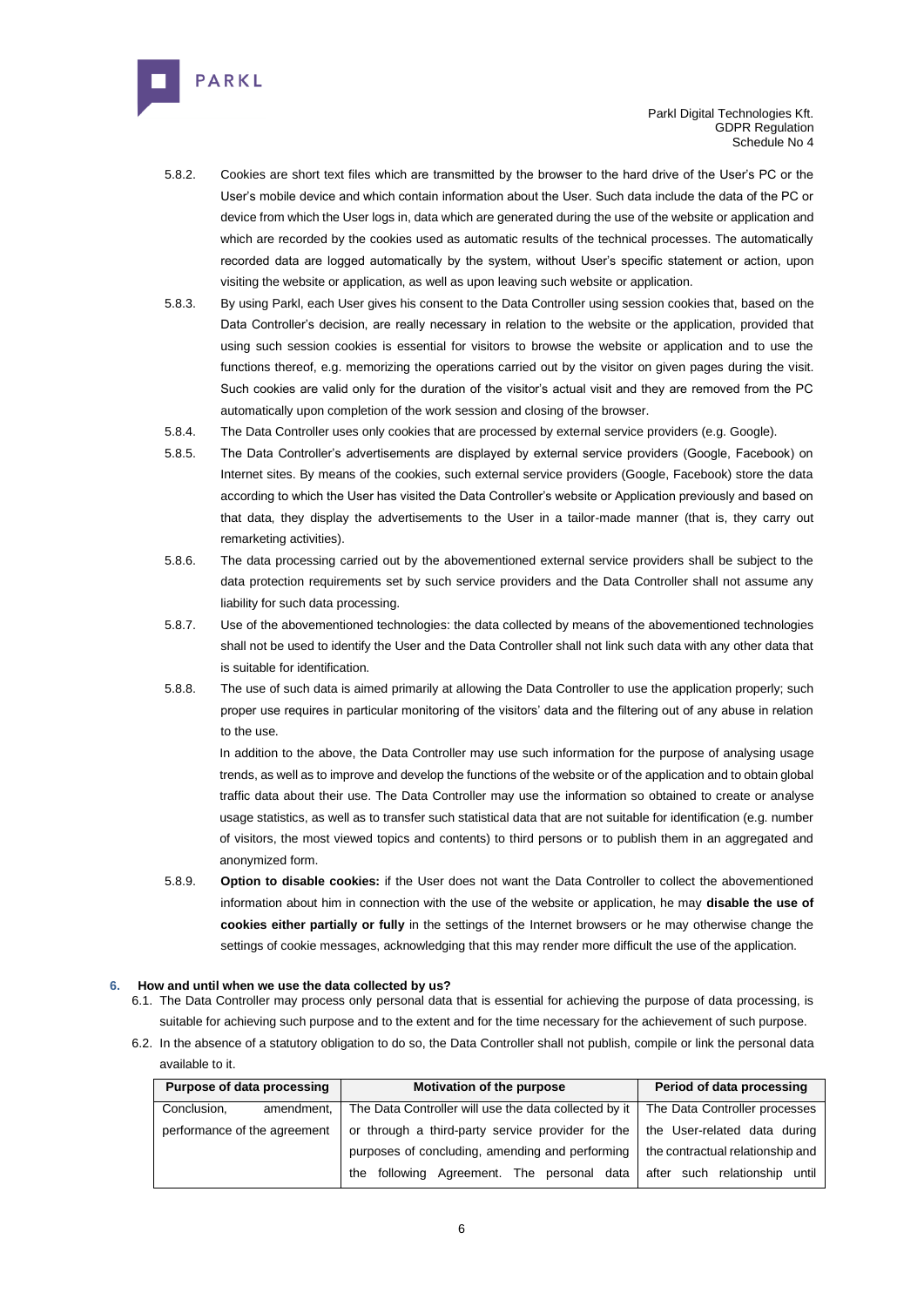

| <b>Purpose of data processing</b> | Motivation of the purpose                                | Period of data processing        |
|-----------------------------------|----------------------------------------------------------|----------------------------------|
|                                   | obtained during the use of the Service facilitate or     | when the User requests the       |
|                                   | make possible the transaction required by the User.      | erasure of such data<br>by       |
|                                   | The Data Controller uses the User's personal data        | sending<br>email<br>an<br>to     |
|                                   | in order to allow for creating the contractual           | support@parkl.net, except for    |
|                                   | background for ordering of the service by the user       | data<br>the<br>processed<br>by   |
|                                   | and for promoting the performance of the                 | Facebook pixel, Google Tag       |
|                                   | agreement.                                               | Manager and Hotjar, as such      |
| Maintenance and development       | The Data Controller will use the data collected by it    | data will always be erased 1     |
| of the Application and of the     | or through a third-party service provider for the        | year following their collection. |
| Service                           | following purposes of maintaining and developing         | For the sake of evidencing in    |
|                                   | the Service. The personal data obtained during the       | case of a dispute, the data of   |
|                                   | use of the Service facilitate or update the              | the<br>User<br>concerned<br>are  |
|                                   | transaction required by the User through the             | processed within the general     |
|                                   | Application. The Data Controller uses the User's         | prescription period (5 years) or |
|                                   | personal data in order to allow for the continuous       | for 5 years following the final  |
|                                   | improvement and development of the Application           | settlement of a legal dispute or |
|                                   | for the User.                                            | for 10 years following erasure   |
| Operation and development,        | The Data Controller may use the User's personal          | provided in the Data Protection  |
| user identification and ensuring  | data in order to supply the Service effectively, to      | Act where relevant (Section      |
| communication                     | carry out analyses, as well as to assess User            | 25/F(4) of the Data Protection   |
|                                   | satisfaction using the contact details provided by       | Act).                            |
|                                   | the User. In this context, the Data Controller may       |                                  |
|                                   | perform the following activities: access to and use      |                                  |
|                                   | of the Application, providing for its operation, safety, |                                  |
|                                   | repair, development and optimisation, sending            |                                  |
|                                   | support, update and security related information.        |                                  |
| Creating and maintaining a        | The Data Controller may use the User's personal          |                                  |
| reliable and safe environment,    | data also for ensuring the Users' lawful interest        |                                  |
| enforcement of claims and         | during the use of the Service, as well as in order to    |                                  |
| preventing<br>rights,<br>and      | comply with the provisions of the T&Cs accepted          |                                  |
| remedying fraud                   | expressly by the User and the applicable laws. In        |                                  |
|                                   | this context, the Data Controller may perform the        |                                  |
|                                   | following activities: preventing and terminating         |                                  |
|                                   | fraud, spam, abuse and other harmful activities,         |                                  |
|                                   | safety checks and risk assessment, checking and          |                                  |
|                                   | verifying the data supplied by the user.                 |                                  |
| Advertising, marketing activity   | The Data Controller may use the User's personal          | The<br>User<br>seek<br>may<br>to |
|                                   | data only for data processing in relation to the         | unsubscribe<br>from<br>the       |
|                                   | following advertising and marketing activities:          | advertisements<br>via            |
|                                   | promotional<br>messages,<br>advertisements,              | support@parkl.net or in the      |
|                                   | newsletters, sending other information promoting         | profile settings, or directly in |
|                                   | the Service either through the Application or via        | case of newsletters by clicking  |
|                                   | email, advertisements displayed based on the             | on the relevant part in the      |
|                                   | individual search preferences, advertisements            | newsletter or in the settings    |
|                                   | displayed through the Parkl Application or the           | menu of the application. In the  |
|                                   | Website, as well as through the Facebook and             | absence of that, the Data        |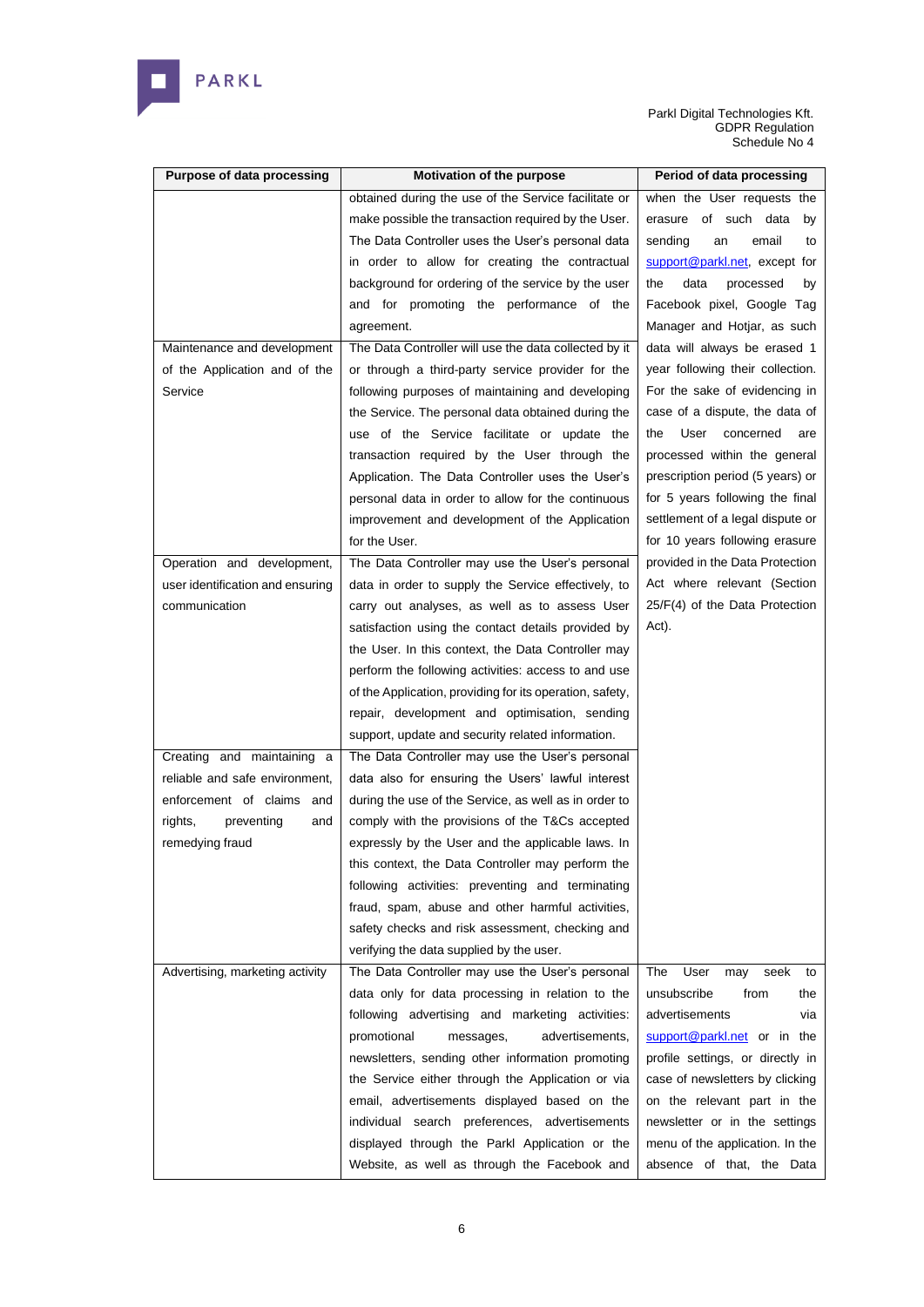

| <b>Purpose of data processing</b> | Motivation of the purpose                              | Period of data processing           |
|-----------------------------------|--------------------------------------------------------|-------------------------------------|
|                                   | account,<br>displaying<br>prize<br>Instagram<br>games, | Controller shall store such data    |
|                                   | and<br>promotional activities<br>events<br>surveys,    | for not more than 5 years.          |
|                                   | sponsored by the Data Controller or its Partners.      |                                     |
| Information<br>by<br>used<br>the  | The Data Controller uses the SimplePay Online          | The Data Controller processes       |
| payment system, invoicing and     | Payment System for the transactions carried out        | the User-related data during        |
| of the service fee                | through the Application; such system works in case     | the contractual relationship and    |
|                                   | of the Service Providers using the Service as          | after such relationship until       |
|                                   | follows and the Data Controller may perform the        | when the User requests the          |
|                                   | following activities based on the bank card data       | erasure of such data<br>by          |
|                                   | provided: by providing the bank card data, the         | sending<br>an<br>email<br>to        |
|                                   | Service Provider authorises access to and use of       | support@parkl.net.<br>For the       |
|                                   | the payment services. The Service Provider shall       | sake of evidencing in case of a     |
|                                   | not be liable for the further functioning of the       | dispute, the data of the User       |
|                                   | SimplePay Online Payment System and shall not          | concerned<br>are<br>processed       |
|                                   | process the data contained therein, as well as it      | within the general prescription     |
|                                   | shall have no influence over such system's             | period (5 years) or for the         |
|                                   | operation and privacy settings.                        | period set out by the applicable    |
|                                   |                                                        | law (8 years), or for 5 years       |
|                                   |                                                        | following the final settlement of   |
|                                   |                                                        | a legal dispute or for 10 years     |
|                                   |                                                        | following erasure provided in       |
|                                   |                                                        | the Data Protection Act where       |
|                                   |                                                        | relevant (Section 25/F(4) of the    |
|                                   |                                                        | Data Protection Act).               |
| Carrying out the complaint        | Verifiability and documentation of the process and     | The Data Controller processes       |
| handling procedure                | the effective control.                                 | the data until when the purpose     |
|                                   |                                                        | of data processing exists, or it    |
|                                   |                                                        | shall erase such data if their      |
|                                   |                                                        | further<br>processing<br>is         |
|                                   |                                                        | unnecessary for achieving the       |
|                                   |                                                        | purpose of data processing.         |
|                                   |                                                        | According to the consumer           |
|                                   |                                                        | protection<br>rules,<br>the<br>Data |
|                                   |                                                        | Controller shall retain the data    |
|                                   |                                                        | for 5 years, or for 10 years        |
|                                   |                                                        | following erasure provided in       |
|                                   |                                                        | the Data Protection Act where       |
|                                   |                                                        | relevant (Section 25/F(4) of the    |
|                                   |                                                        | Data Protection Act).               |
| Meeting the legal obligations     | Performing the relevant statutory notification, data   | The Data Controller shall retain    |
| related to employment (e.g.       | supply, taxation, contribution payment, etc. related   | the data for 5 years following      |
| registration)                     | obligations                                            | the end of the calendar year in     |
|                                   |                                                        | which the relevant person           |
|                                   |                                                        | quits, provided that the labour,    |
|                                   |                                                        | salary and social security          |
|                                   |                                                        | contribution registers shall not    |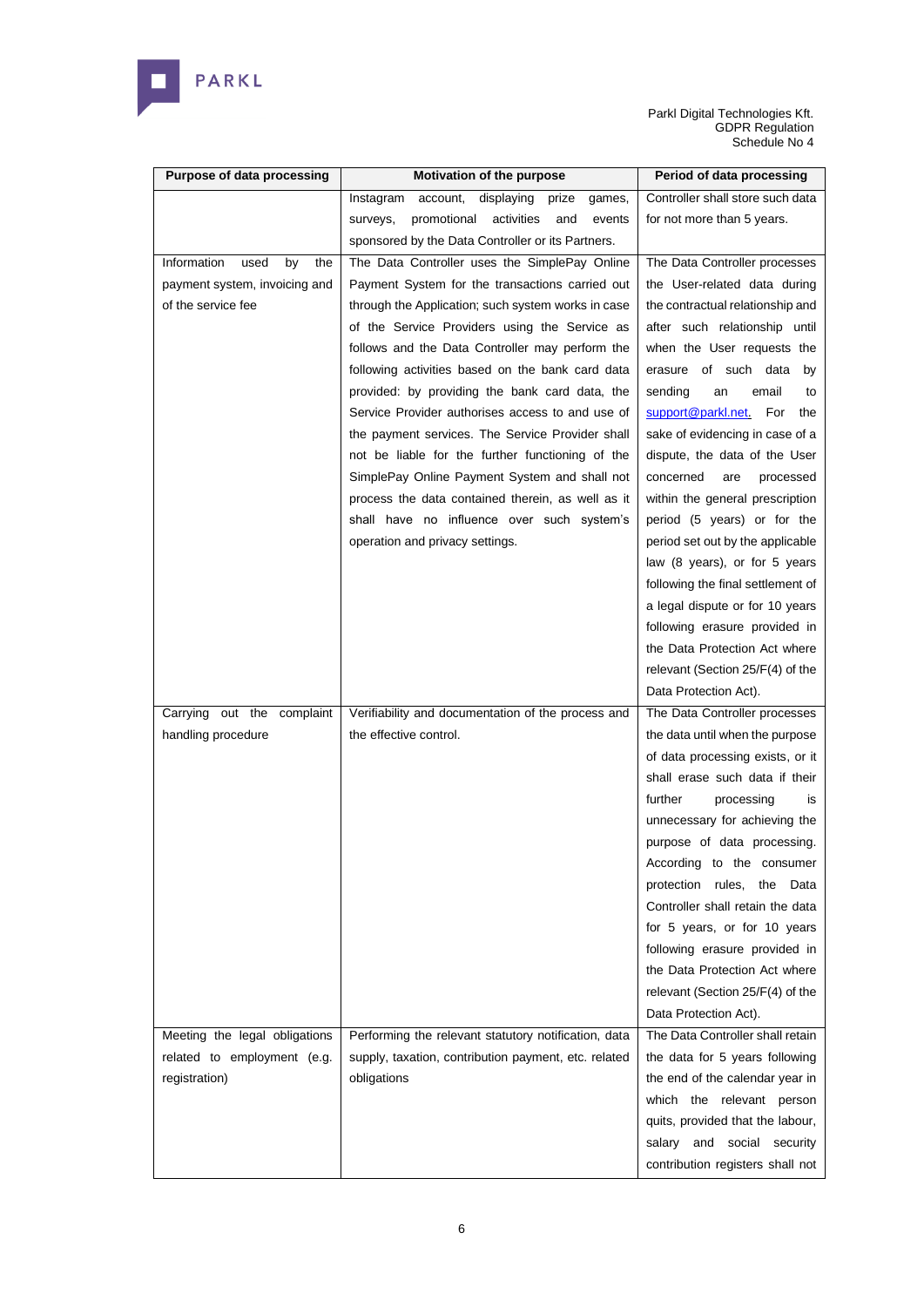

| Purpose of data processing            | <b>Motivation of the purpose</b>                        | Period of data processing            |
|---------------------------------------|---------------------------------------------------------|--------------------------------------|
|                                       |                                                         | be disposed of. Otherwise, the       |
|                                       |                                                         | labour law claims prescribe          |
|                                       |                                                         | after 3 years.                       |
|                                       |                                                         |                                      |
|                                       |                                                         |                                      |
| Providing the comfort function        | The Service Provider needs to handle only the           | The Data Controller processes        |
| <b>Users</b><br>through<br>the<br>for | camera records, so the license plate numbers            | the data until when the purpose      |
| availability<br>of<br>instant<br>the  | because the Service Provider intends to make            | of data processing exists, or it     |
| parking function                      | available, develop the Service continuously. The        | shall erase such data if their       |
|                                       | Service Provider's aim is to reach a higher level of    | further<br>processing<br>is          |
|                                       | punctuality with the help of an artificial intelligence | unnecessary for achieving the        |
|                                       | that uses machine learning during the reading and       | purpose of data processing.          |
|                                       | to enable the Service Provider to check the license     | According to the consumer            |
|                                       | plate numbers during the complaint-handling             | protection<br>rules,<br>the<br>Data  |
|                                       | process.                                                | Controller<br>shall<br>retain<br>the |
|                                       |                                                         | records<br>about<br>the<br>camera    |
|                                       |                                                         | license plate numbers for 30         |
|                                       |                                                         | days.                                |
|                                       |                                                         |                                      |

# **7. Who may know the processed data (data transfer)?**

- 7.1. For the smooth supply of the Service, we may be required to transfer certain data to third parties, of which we shall always inform the Data Subjects under this section. According to the applicable law, the Data Controller and its employees and collaborators shall be entitled to know the personal data.
- 7.2. The Data Controller may transfer the User's personal data within the company in order to ensure the proper supply of the Service and for quality assurance reasons, as well as to the contracted Parkl Partners for the purpose of investigating any customer complaints. By accepting this Policy expressly, the User consents to such data transfer.
- 7.3. In case of data transfer, the Data Controller shall keep a register on data transfers, containing the time when the personal data processed by it were transferred, the legal bases and recipients of the data transfer, the scope of the personal data transferred, as well as well as other data set out in the law providing for data processing.
- 7.4. Data may be transferred in the following cases:

| <b>Recipient of the Data Transferred</b> | Scope of the data which may be transferred                                    |  |  |  |  |
|------------------------------------------|-------------------------------------------------------------------------------|--|--|--|--|
| Sharing data with Parkl's Partners       | In case of using the Service, the Data Controller shall transfer the personal |  |  |  |  |
|                                          | data that are essential for the use of the Service, to its contracted Parkl   |  |  |  |  |
|                                          | Partners. Such data are the following: license plate number.                  |  |  |  |  |
| Sharing data with employees              | The personal data listed in the above section 5 may be accessed by the        |  |  |  |  |
|                                          | Service Provider, including the Service Provider's employee, but only         |  |  |  |  |
|                                          | where the processing of such data is essential in order to achieve the data   |  |  |  |  |
|                                          | processing purpose corresponding to the relevant data group.                  |  |  |  |  |
| Sharing with the SimplePay<br>Online     | The Service fee shall be settled through the SimplePay Online Payment         |  |  |  |  |
| Payment System                           | System operated by OTP Mobil Kft.; the User shall register his bank card      |  |  |  |  |
|                                          | data directly in the SimplePay System and the Data Controller may access      |  |  |  |  |
|                                          | only the following data: the last four digits of the bank card number, the    |  |  |  |  |
|                                          | bank card expiry date and the name of the bank card holder.                   |  |  |  |  |
|                                          | In the SimplePay Online Payment System, the raw card data are not             |  |  |  |  |
|                                          | actually saved either by the Data Controller or on the SimplePay servers.     |  |  |  |  |
|                                          | A so-called TOKEN identifies the saved card which is returned by the          |  |  |  |  |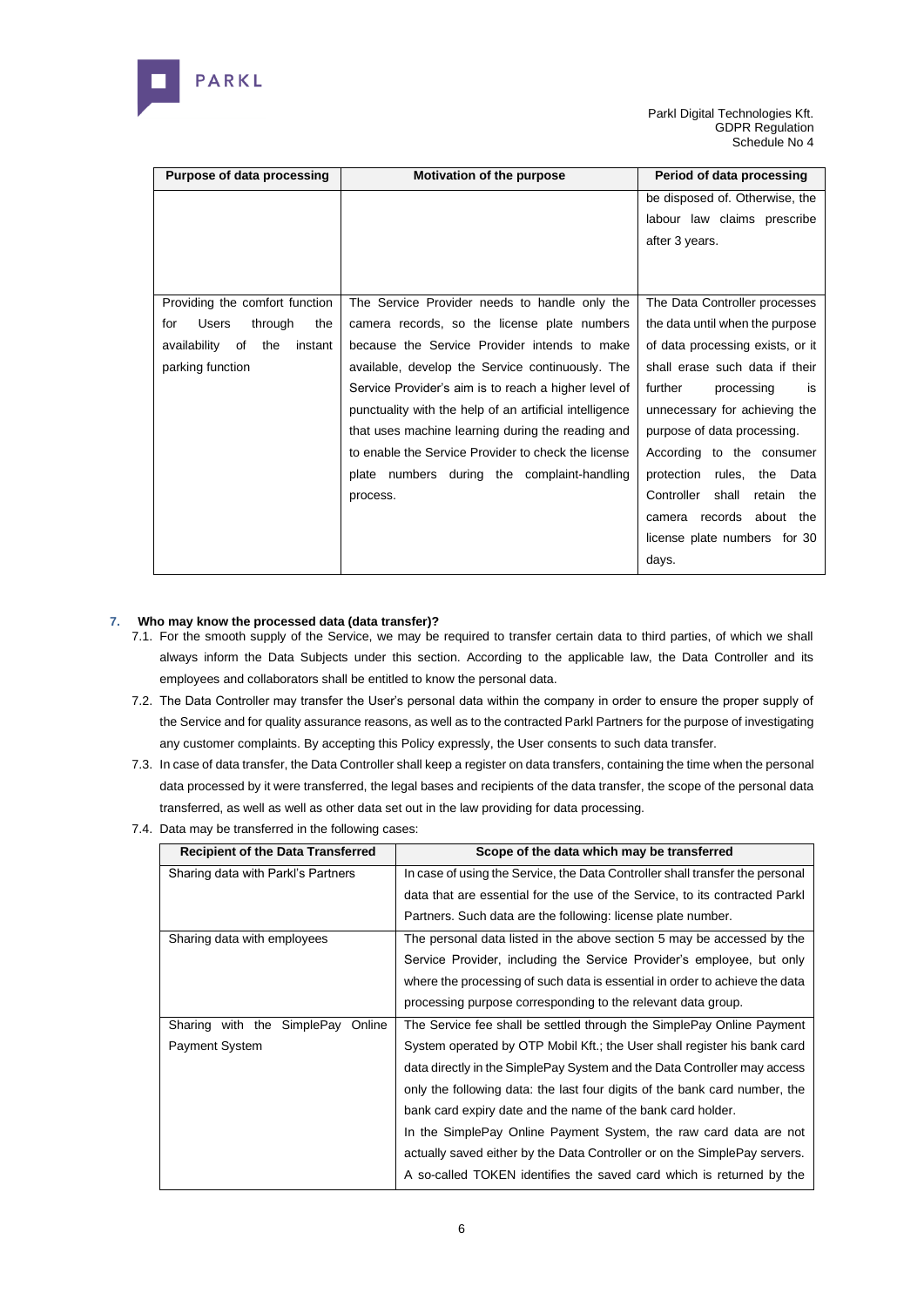

| <b>Recipient of the Data Transferred</b> | Scope of the data which may be transferred                                    |
|------------------------------------------|-------------------------------------------------------------------------------|
|                                          | SimplePay system to the Data Controller in an IPN message. The bank           |
|                                          | card data are processed in accordance with the card security policies.        |
|                                          | Neither the Data Controller, nor SimplePay shall have access to the bank      |
|                                          | card data. The service shall accordingly be governed by SimplePay's data      |
|                                          | protection policy.                                                            |
|                                          |                                                                               |
|                                          |                                                                               |
|                                          |                                                                               |
| Electronic invoicing system              | In using the Service, electronic invoicing may be requested, which            |
|                                          | electronic invoicing is carried out through the www.szamlazz.hu system        |
|                                          | operated by KBOSS.hu Kft. which is accordingly governed by the data           |
|                                          | protection policy of szamlazz.hu.                                             |
| Magex Solutions Kft.                     | To our partner who carries out system operation and supplies server           |
|                                          | service                                                                       |
|                                          |                                                                               |
|                                          |                                                                               |
| Venilia Vellum Kft.                      | To our partner who carries out bookkeeping services (employee,                |
| Company reg. No: 01-09-566797            | collaborator and invoicing related data)                                      |
|                                          |                                                                               |
|                                          |                                                                               |
| Socially Kft.                            | To the partner carrying out marketing activities (username, the accessible    |
| Company reg. No: 01-09-188393            | content of the social media user account)                                     |
|                                          |                                                                               |
|                                          |                                                                               |
| National Mobile Payment Plc.             | Only in case of street parking, transferring only the license plate number    |
| Company reg. No: 01-10-047569            | to National Mobile Payment Plc. as Partner                                    |
| Swarco Traffic Hungaria Kft.             | The Data Controller contracted certain partners in collaboration with         |
| Company reg. No: 01-09-070703            | Swarco; under such agreement, the hardware shall be supplied by               |
|                                          | Swarco, whilst the Parkl System shall be supplied by Parkl, so also           |
|                                          | Swarco will have access to the license plate numbers read by the camera.      |
| Information which may be displayed       | The Data Controller publishes only the information to the publication of      |
| publicly                                 | which the Data Subject gives his consent and such information may be          |
|                                          | displayed by the Data Controller also on its Partners' community/public       |
|                                          | platforms. Such data may include the following: opinions written in           |
|                                          | comments at the place of Application download or in other public              |
|                                          | community fora.                                                               |
| Compliance with the laws                 | With the exception provided in this section 7, the Data Controller shall not  |
|                                          | transfer the personal data supplied to it to third parties, save for the case |
|                                          | where an authority, state or administrative body or court requests the Data   |
|                                          | Controller to do so based on a statutory obligation and where the Data        |
|                                          | Controller shall not be entitled to refuse such request under the applicable  |
|                                          | laws.                                                                         |
| Customers entering into a contract with  | The Data Controller may transfer data to the Corporate User specified in      |
| the Data Controller under the Corporate  | the Corporate Terms and Conditions where a detailed list is requested         |
| <b>Terms and Conditions</b>              | about the locations and time intervals in which the Individually Listed       |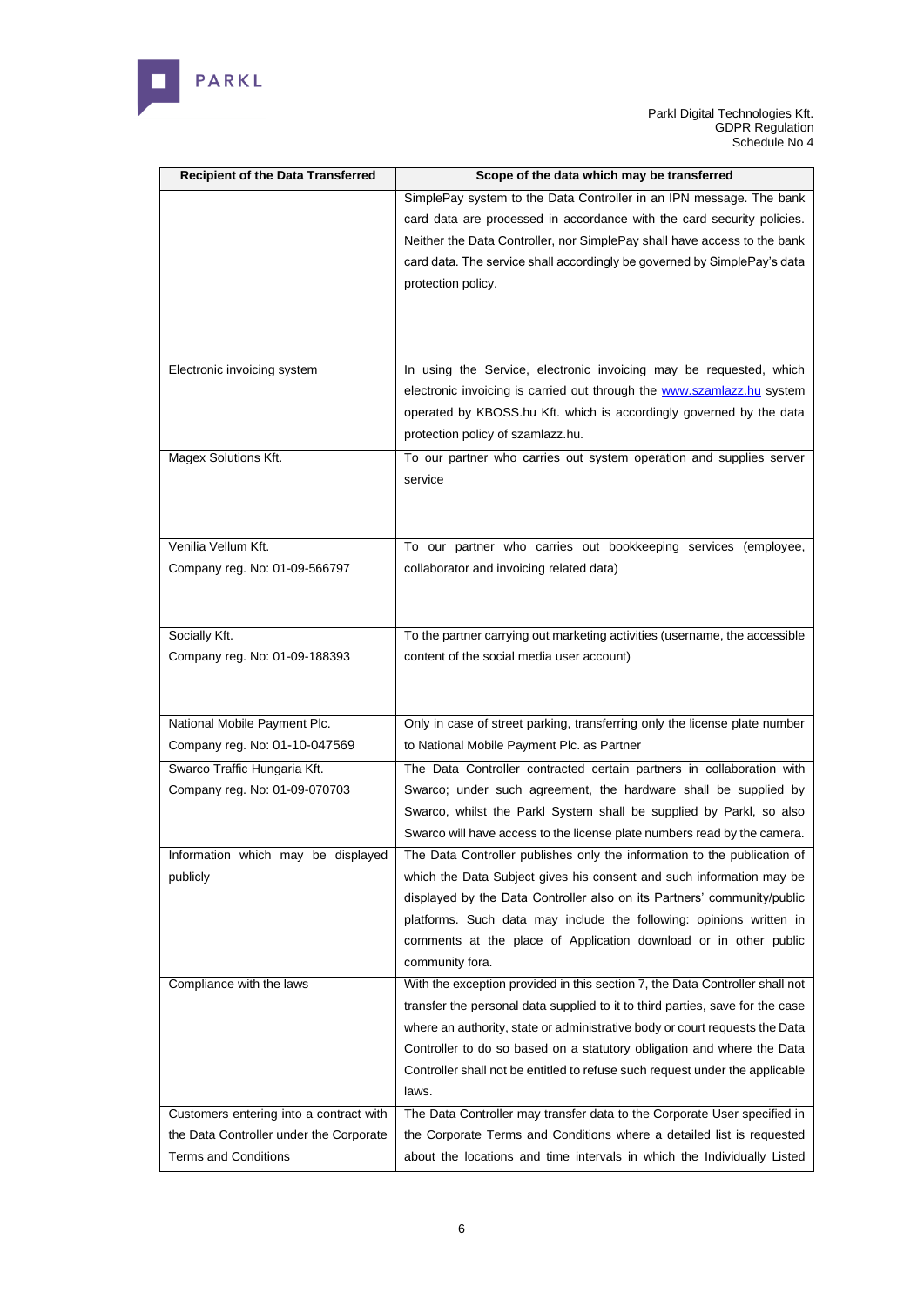

| <b>Recipient of the Data Transferred</b> | Scope of the data which may be transferred                               |  |
|------------------------------------------|--------------------------------------------------------------------------|--|
|                                          | Users related to a given Corporate User availed of the Data Controller's |  |
|                                          | service.                                                                 |  |

- 7.5. The Data Controller shall never be liable for the data processing carried out by third-party service providers (e.g. Google, Facebook, Partner, OTP SimplePay, etc.); such data processing shall always be subject to the data protection policies of the relevant service provider.
- 7.6. For the smooth supply of the Service, the Service Provider involves various third-party service providers in the supply of the Service. Such service providers are as follows:

| Hosting service provider       | Name: Microsoft Ireland Operations Limited                                |
|--------------------------------|---------------------------------------------------------------------------|
|                                | Hosting service provider's address: Block B, Sandyford Industrial Estate, |
|                                | Atrium Building, Carmanhall Rd, Sandyford, Dublin 18, Ireland             |
|                                | Hosting service provider's phone number: +353 1850 940 940                |
|                                | Hosting service provider's email address: info@microsoft.com              |
|                                | Hosting service provider's website: www.microsoft.com                     |
| The company operating the      | Name: MAGEX Solutions Kft.                                                |
| system and being contracted by | Registered seat: H-8800 Nagykanizsa, Örtorony utca 35/B                   |
| the Data Controller            | Company registration number: 20-09-076039                                 |
|                                | Tax number: 13630126-2-20                                                 |
|                                | Represented by: Lovas, Attila                                             |

- 7.7. The Data Processor stores the personal data supplied to it by the Data Controller during its activity. The Data Controller expressly records that it shall not be liable either directly or indirectly for the data processing carried out by and the data security of Microsoft Ireland Operations Limited as service provider; such data processing and data security shall only be governed b[y the Data Processor's data processing guidelines and policies.](about:blank)
- 7.8. The Data Controller reserves the right to involve further data processors in the future data processing activities, of which it informs the Users by amending this Policy.

The Users' personal data shall in no other cases be processed by persons other than the Data Controller.

# **8. User's Rights and Obligations**

- 8.1. Processing of data concerning the User
	- 8.1.1. The Data Subject shall be entitled to access the data collected about him, as well as to exercise such right simply and with reasonable frequency in order to establish and check the lawfulness of data processing. The Data Controller seeks the accuracy and actuality of the personal data, but the Data Subject shall indicate the change of such data to the Service Provider via the following email address[: info@parkl.net.](about:blank) The Data Subject shall be liable for keeping the personal data updated.
	- 8.1.2. The Data Controller shall take appropriate measures in order to provide the Data Subject with all information concerning the processing of personal data in a transparent, readable and easily accessible format, formulated clearly and in an understandable manner. Upon request, the Data Controller shall supply the information primarily electronically via [info@parkl.net](about:blank) email address or orally, over +36309719900 phone number; such information may also be requested personally at the Data Controller's registered seat. The Data Subject shall always verify his identity in order to receive such information.
	- 8.1.3. The Data Controller shall inform the Data Subject about the measure taken in reply to his request, without delay, but in any case within one month from receipt of such request. Such deadline may be extended by additional two months where it is necessary having regard to the complexity of the request and the number of requests. The Data Controller shall inform the Data Subject about the extension of the deadline, indicating the reasons of the delay within one month from receipt of the request.
	- 8.1.4. Should the Data Controller fail to take any measures in reply to the Data Subject's request, it shall inform the Data Subject about the reasons of not taking any measures, as well as of his right to file a complaint with the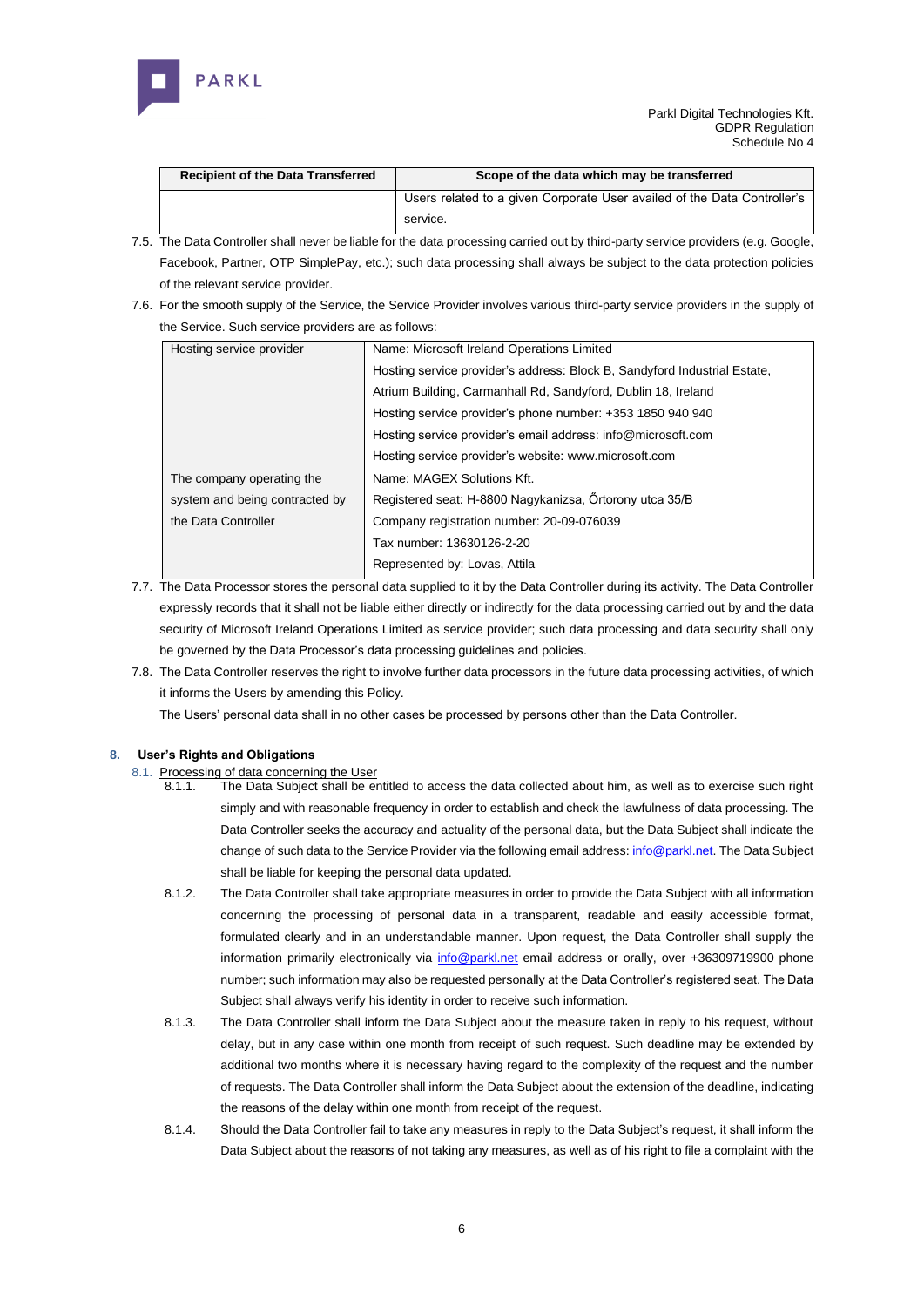

supervisory authority and to seek judicial remedy, without delay, but in any case within one month from receipt of such request.

- 8.1.5. The Data Controller shall ensure such right to the Data Subject free of charge if, however, the request is not founded or is exaggerated, for example because it is repeated several times, the Data Controller may refuse to take any measures or it may charge a fee considering the administrative costs resulting from the supply of the information requested or from taking the measure sought.
- 8.1.6. If the Data Controller processes a significant amount of information in relation to the Data Subject, it may request the Data Subject to precise, before the disclosure of information, which information or data processing activities are covered by his request.

#### 8.2. Access

8.2.1. The Data Controller shall take all reasonable measures in order to establish the identity of the data subject seeking access, in particular in connection with online services and online identifiers. The Data Controller shall not retain the personal data for the purposes of being able to answer potential requests.

#### 8.3. Data rectification and erasure

- 8.3.1. The Data Subject shall be entitled to request rectification of his personal data and he shall have the "right to be forgotten" if retaining the relevant data would infringe the legal provisions.
- 8.3.2. The Data Subject shall be entitled to request his personal data to be erased and not be processed any longer, if collection or other processing of his personal data is not necessary anymore for the original purposes of data processing.

#### 8.4. Withdrawal of the consent and restriction of the processing

- 8.4.1. The Data Subject shall be entitled to withdraw his consent previously given for the processing of his personal data. This right is relevant in particular where the Data Subject was a child when he gave his consent and, therefore he was not fully aware of the risks of data processing, and subsequently he seeks to remove the said personal data especially from the Internet. The Data Subject shall be entitled to exercise this right even if he is not a child anymore.
- 8.4.2. However, storage of such personal data shall be deemed lawful if it is necessary for protecting the exercise of the right to freedom of opinion and information, compliance with a legal obligation or performance of a task in the public interest, etc.
- 8.5. Right to Exception/Right to Object
	- 8.5.1. The Data Subject shall have the right to object to the processing of data concerning his situation if the personal data may be processed lawfully, because the data processing is necessary in the public interest or in order to perform a task exercising the public power granted to the Data Controller or based on the Data Controller's or third party's lawful interests.
- 8.6. Right to data portability
	- 8.6.1. The Data Subject shall have the right to object to the processing of data concerning his situation if the personal data may be processed lawfully, because the data processing is necessary in the public interest or in order to perform a task exercising the public power granted to the Data Controller or based on the Data Controller's or third party's lawful interests.

# 8.7. User's obligation<br>8.7.1. The I

The User may supply only his own personal data during the use of the service and he makes a statement under the penalty of perjury in relation to the quality, that is the lawfulness, truth and correctness of such data. Should he supply data other than his personal data, the disclosing party shall obtain the Data Subject's consent. If the Data Controller has any doubt about the quality of the data sought, it may request their verification by the User in accordance with the T&Cs. Should the User not want to satisfy such request or the Data Controller itself founds such data not to be lawful, true and correct, the User's data shall not be processed anymore and the Data Controller shall be entitled not to supply the service, that is it may disable the User without delay and without any further warning or detailed motivation until remedying the breach of contract if it can be remedied or, delete the User if such breach of contract cannot be remedied, or apply any legal consequence set out in the T&Cs, the CT&Cs or other applicable agreement or law for the breach of contract.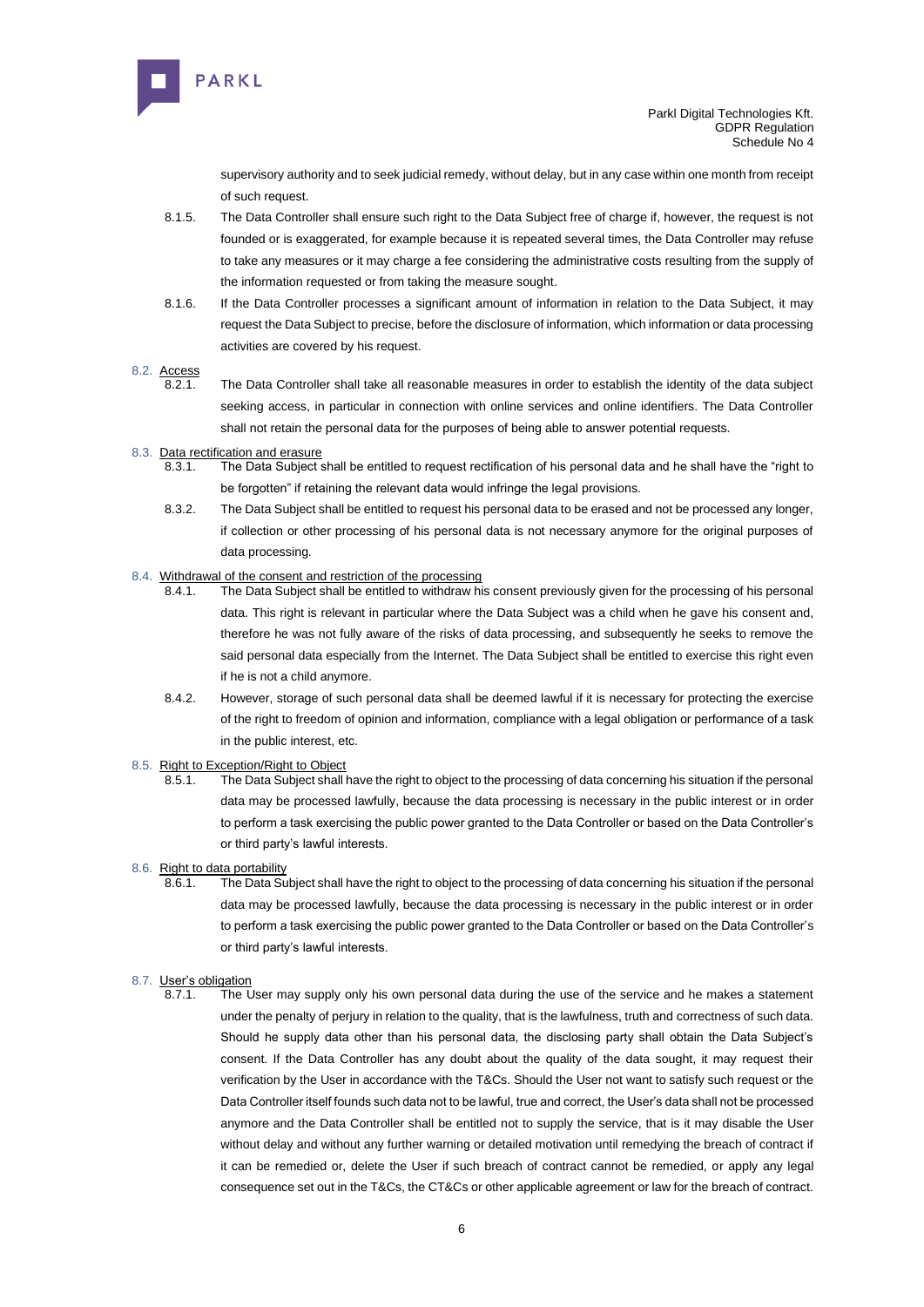

- 8.7.2. The Data Controller shall not be liable, either directly or indirectly, for any legal consequences resulting from the fact that the User does not supply his personal data or that such data are not true, even where it requested data verification due to its doubt.
- 8.8. The Data Subject acknowledges that if he seeks the exercise of his rights set out in paragraphs 8.3 to 8.6, the achievement of the data processing purposes may be hindered which may lead to the failed performance of the Service. Furthermore, the personal data shall not be erased where the Data Controller shall comply with its legal obligation in relation to the retention and storage of the given data. The Data Controller shall always inform the Data Subject giving the reasons if granting the Data Subject's request is hindered.

# **9. Automated Decision-making, Profiling**

9.1. The Data Controller carries out automated decision-making in applying the following functions:

|                       | Operation of the automated           | <b>Technology</b>        | Purpose, grounds                   |
|-----------------------|--------------------------------------|--------------------------|------------------------------------|
|                       | decision-making                      |                          |                                    |
| Instant parking       | Based on the Data Subject's          | means<br>of<br>the<br>By | Technological<br>support           |
|                       | specific choice, it allows for the   | license plate number     | and<br>continuous                  |
|                       | User not to be obliged to open the   | reading<br>cameras       | development for the Data           |
|                       | barrier by pushing a button over     | installed<br>the<br>to   | Subject's's comfort and            |
|                       | phone<br>through<br>or<br>the<br>the | barriers.                | his parking operations in          |
|                       | application when he parks in the     |                          | that the<br>order<br>Data          |
|                       | parking lot separated with a         |                          | Subject be able to park            |
|                       | barrier or when he leaves such       |                          | more easily, quickly and           |
|                       | parking lot, and the barrier opens   |                          | practically. The system            |
|                       | automatically with the help of the   |                          | can work even more                 |
|                       | cameras that identify the vehicle    |                          | accurate and the records           |
|                       | when itarrives, therefore the        |                          | available<br>in<br>the<br>are      |
|                       | parking<br>period<br>begins          |                          | complain-handling                  |
|                       | automatically.                       |                          | process.                           |
| <b>Street parking</b> | Based on the User's specific         | The<br>built-in<br>phone | Technological support for          |
|                       | choice, the relevant parking zone    | <b>GPS</b>               | the user's comfort and his         |
|                       | can be displayed automatically on    |                          | parking<br>operations<br><i>in</i> |
|                       | the map so that the user may start   |                          | order that the user be             |
|                       | the parking operation by pushing     |                          | able to park more easily,          |
|                       | a button instead of searching the    |                          | quickly and practically.           |
|                       | zone based on which he shall start   |                          |                                    |
|                       | the parking period. This function    |                          |                                    |
|                       | in itself does not have any specific |                          |                                    |
|                       | consequence for the user, except     |                          |                                    |
|                       | where<br>he<br>begins<br>parking     |                          |                                    |
|                       | specifically<br>following<br>the     |                          |                                    |
|                       | identification of the location. The  |                          |                                    |
|                       | parking operation will not start     |                          |                                    |
|                       | automatically.                       |                          |                                    |

The abovementioned functions will be applied only if the User enables them specifically in his user account or he may also disable for them in all case upon his own discretion. In this latter case, the automated decision-making in connection with the determination of the GPS location will not be applied anymore in respect of the User however, in order to maintain the instant parking service, all the license plate numbers of the arrival vehicles shall be identify by cameras in consequence of the service's nature. If, according to the User, the barrier was opened erroneously or it was not opened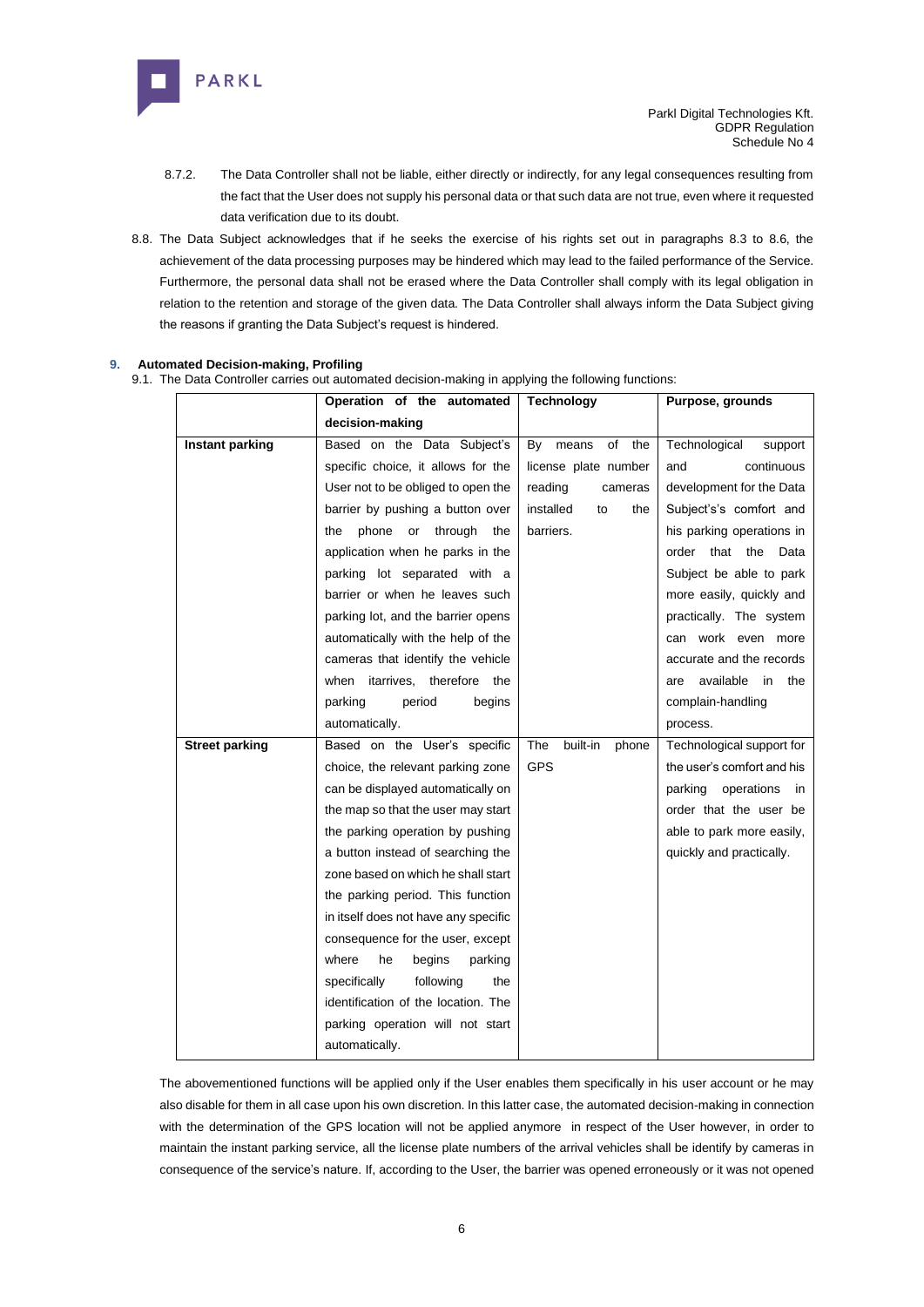

or the Parkl identified the zone erroneously the User may start or set up the parking operation even manually or through the Parkl support. Based on the above, we always ensure the right to request human intervention through Parkl support, as well as, the right to object to a decision in accordance with our related complaint handling procedures. The User shall not be subject to discrimination or any legal disadvantage due to automated decision-making, such form of decisionmaking does not significantly affect him either individually or as a group and it is always subject to his consent. The use of the data collected is always limited to the direct purpose, such data shall not be used for other purposes (e.g. marketing) and may be stored only until when this is necessary for the contractual and complaint-free performance of the specific parking operation.

| <b>Function</b>       | Personal data concerned      | Data use                              | <b>Consequence of use</b>   |
|-----------------------|------------------------------|---------------------------------------|-----------------------------|
| Instant parking       | License<br>plate<br>number   | The barrier is opened without         | The parking service         |
|                       | (based on which the location | pushing any button as soon as the     | operation begins, the       |
|                       | of the user's vehicle may be | vehicle arrives, and it reads the     | Parking period starts       |
|                       | deducted)                    | license plate number, therefore the   | which<br>arises<br>a        |
|                       |                              | parking period begins. The data will  | payment obligation.         |
|                       |                              | be utilized in order to maintain and  |                             |
|                       |                              | develop the service and to create a   |                             |
|                       |                              | more accurate service by analysing    |                             |
|                       |                              | these data. Furthermore, this data    |                             |
|                       |                              | is necessary in the complain-         |                             |
|                       |                              | handling process. The Partner         |                             |
|                       |                              | operating the parking lot informs us  |                             |
|                       |                              | about the license plate number        |                             |
|                       |                              | through data transfer.                |                             |
| <b>Street parking</b> | GPS data relating to the     | In order to begin street parking, the | The parking operation       |
|                       | User's location              | map indicates where the User          | begins<br>and<br>the        |
|                       |                              | parked his car and it identifies the  | payment<br>obligation       |
|                       |                              | appropriate parking zone so that      | arises upon pushing a       |
|                       |                              | the User can begin the appropriate    | specific button. In case    |
|                       |                              | parking<br>operation.<br>The<br>state | of inaccurate<br><b>GPS</b> |
|                       |                              | partner becomes aware of the          | data,<br>starting<br>the    |
|                       |                              | license plate number and the          | parking period in a         |
|                       |                              | applicable parking zone, but the      | wrong parking zone          |
|                       |                              | GPS data.                             | may entail a parking        |
|                       |                              |                                       | fine. The GPS shall         |
|                       |                              |                                       | always<br>operate           |
|                       |                              |                                       | independently from the      |
|                       |                              |                                       | Parkl Application and it    |
|                       |                              |                                       | can be found in the         |
|                       |                              |                                       | User's phone.               |

9.2. The following our considered to be important by us for the User to give an informed consent:

9.3. We do not carry out profiling, e.g. individual examination of the parking habits and making deduction in respect of the individual.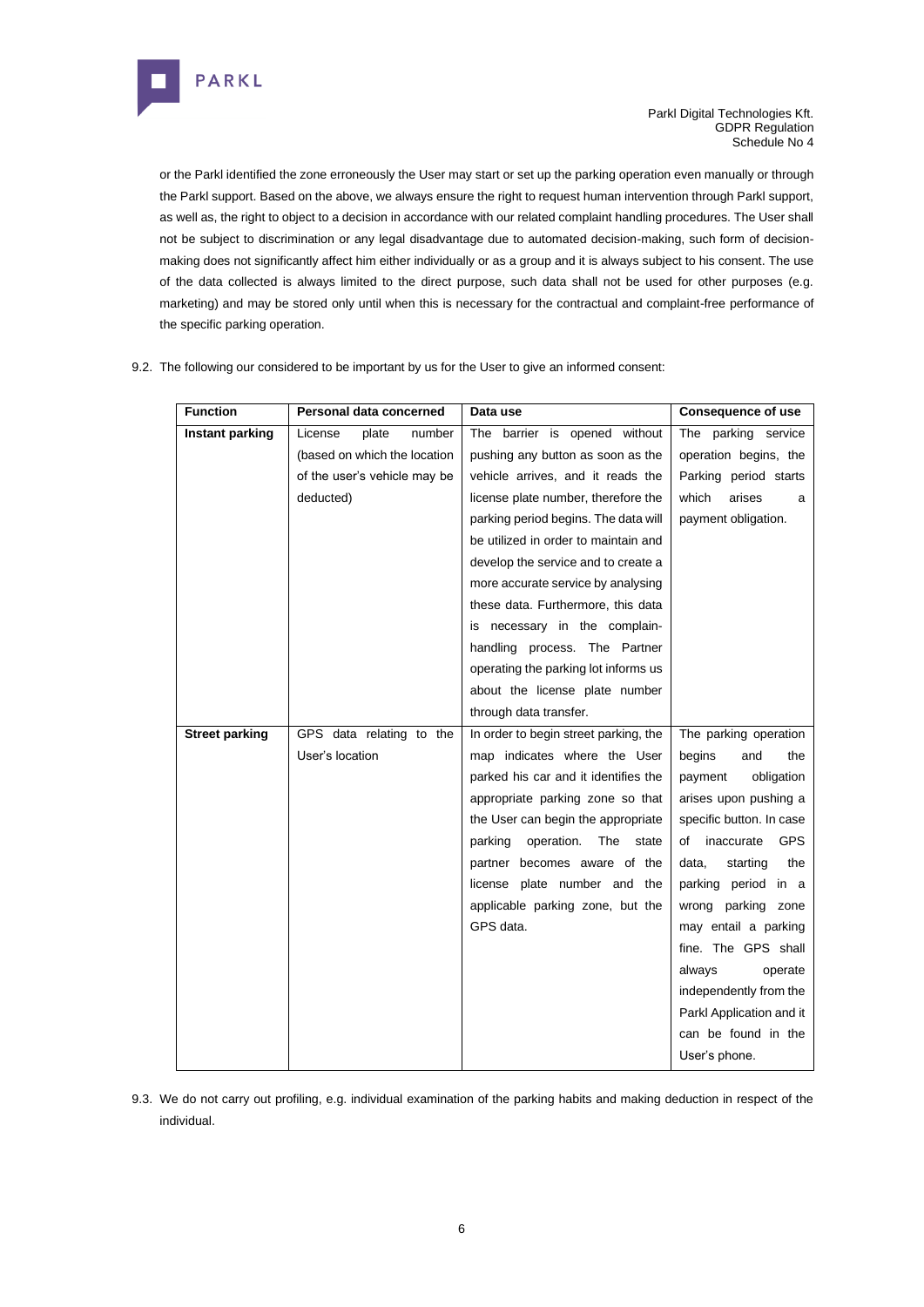

#### **10. Further important information**

#### 10.1.Registration of the data processing activities

The Data Controller complies with its obligation to register the data processing activities and keeps the data processing register which is relevant for its employment activity.

#### 10.2.Data protection officer

According to our opinion, the Service Provider shall not meet the obligation to appoint a data protection officer having regard to the fact that the Data Controller's main scope of activities does not involve data processing operations which allow for significant, regular and systematic monitoring of the Data Subjects, and during its activities, the Data Controller does not process special categories of personal data or data relating to crimes or having criminal law relevance.

#### 10.3.Supervisory and other authorities

The territorial scope of this Data Protection Policy also extends to further foreign authorities if the User is concerned in relation to a registered seat or place of activity outside Hungary.

#### 10.4.Processing of sensitive data

The Data Controller declares that it does not process any data which are particularly sensitive personal data from the aspect of fundamental rights and freedoms and by their nature and which require specific protection as the circumstances of their processing are characterised by a significant risk. If the Data Controller were to process such particularly sensitive data, it shall act with particular attention in this regard and shall process such data only to the necessary extent.

The Data Controller declares that it does not process any data that is personal data referring to race or ethnic origin, political opinion, religious or philosophical belief or trade union membership, as well as genetic or biometric data aimed at the identification of specific natural persons; furthermore, it does not process healthcare data, as well as personal data relating to the natural persons' sexual life or orientation.

#### **11. Personal Data Breach**

- 11.1.In case of a personal data breach, we notify such breach to the supervisory authority in accordance with the laws, within 72 hours from becoming aware thereof and we keep also a register of the personal data breaches. In the cases specified by the law, we inform also the users concerned about that breach.
- 11.2.If the Data Subject perceives that there is a threat of personal data breach, we request him to notify such threat to the Data Controller by filling in the Personal Data Breach Notification Sheet included in the Personal Data Breach handling policy attached as Annex No 2 to this Policy. The detailed regulation of our procedure to be followed in case of a personal data breach is set out in our Personal Data Breach handling policy.

#### **12. Complaint Handling, The Competent Supervisory Authority**

- 12.1. The Data Subject may submit any requests or complaints in relation to our processing of personal data at any of the following addresses: personally: [H-1051 Budapest, Arany János utca 15. 1. em. 6.](about:blank) ajtó, phone: (+36) 30 971-99-00, mailing address[: H-1051 Budapest, Arany János utca 15. 1. em. 6.](about:blank) ajtó or via email to info@parkl.net. The Request and complaint handling policy is attached as Annex No 1 to this Policy and details our procedure to be followed in case of submitting a complaint and it also contains a Written Complaint Notification Sheet which shall be returned completed by the Data Subject via post or in email to the Data Controller.
- 12.2.In case of an infringement of any rights in relation to Parkl's data processing, the Data Subject shall be entitled to submit a complaint to the competent supervisory authority. Having regard to the fact that the Data Controller's registered seat is in Hungary, the national supervisory authority competent in relation to the processing of the personal data regulated under this Data Protection Policy is:

Hungarian National Data Protection and Freedom of Information Authority

Website[: http://naih.hu](about:blank)

Mailing address: H-1530 Budapest, Pf.: 5.

Email[: ugyfelszolgalat@naih.hu](about:blank)

Phone number: +36(1)391-1400

12.3.In addition to the above, a claim may be brough before the Budapest Regional Court against Parkl where the protection of the personal data is violated.